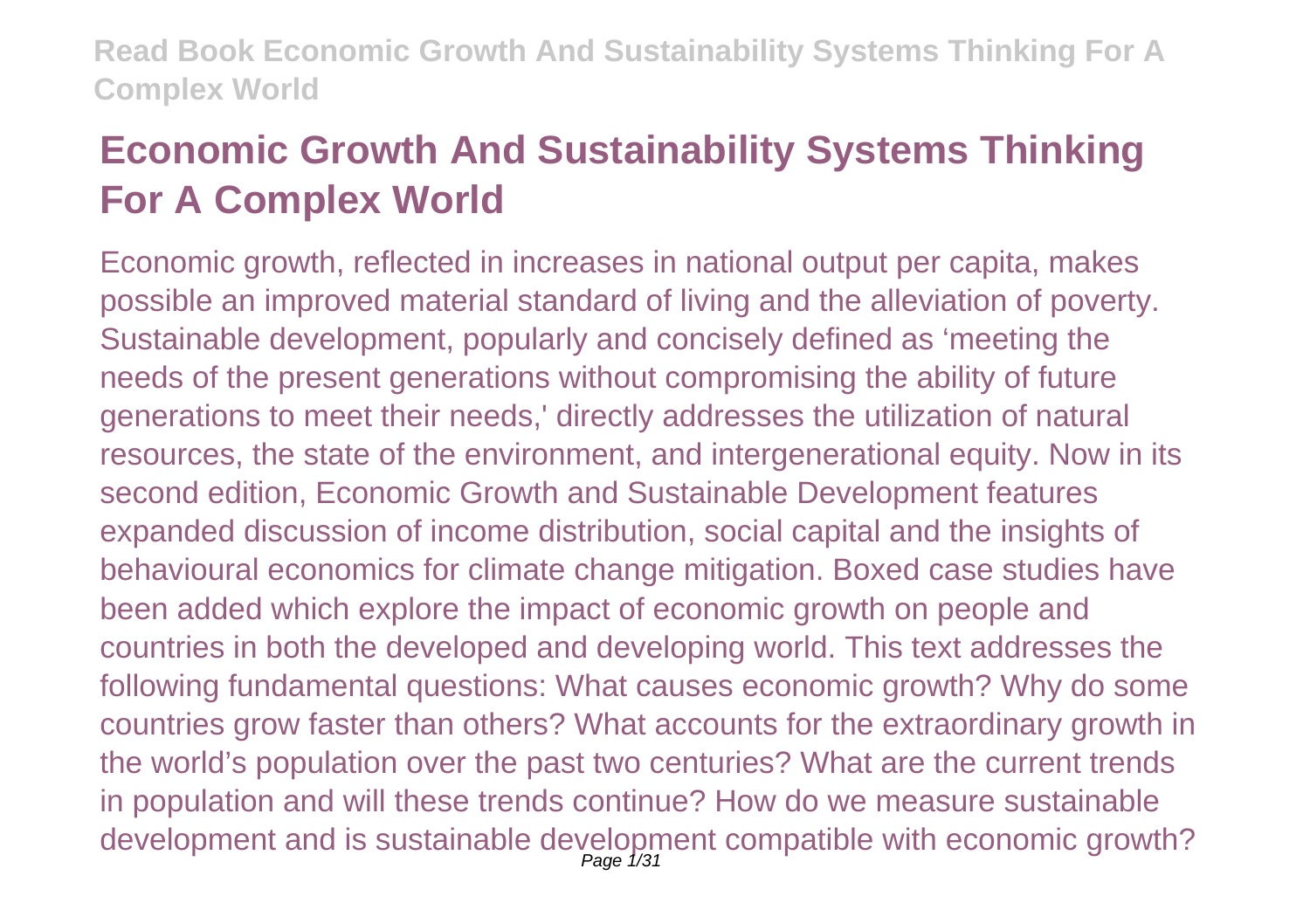Why is climate change the greatest market failure of all time? What can be done to mitigate climate change and global warming? With a blend of formal models, empirical evidence, history and policy, this text provides a coherent and comprehensive treatment of economic growth and sustainable development. It is suitable for those who study development economics, sustainable development and ecological economics.

There are many studies confirming the relationship between financial systems and economic development, but there are few which examine the degree to which financial systems a) impact the quality of information, b) influence sound corporate governance, c) ensure effective mechanisms of risk management, d) mobilize savings and f) facilitate trade. In the context of sustainability, there should also be a line of inquiry into how a particular financial system influences the assurance and implementation of sustainable development principles and goals. This book delivers a methodological approach to designing and assessing sustainable financial systems. It provides an original contribution by prioritizing ESG factors in the decision-making process of financial institutions and identifying their impact on sustainable financial systems. The author argues that to achieve financial stability, it is necessary to have in place mechanisms designed to prevent financial problems from becoming systemic and/or Page 2/31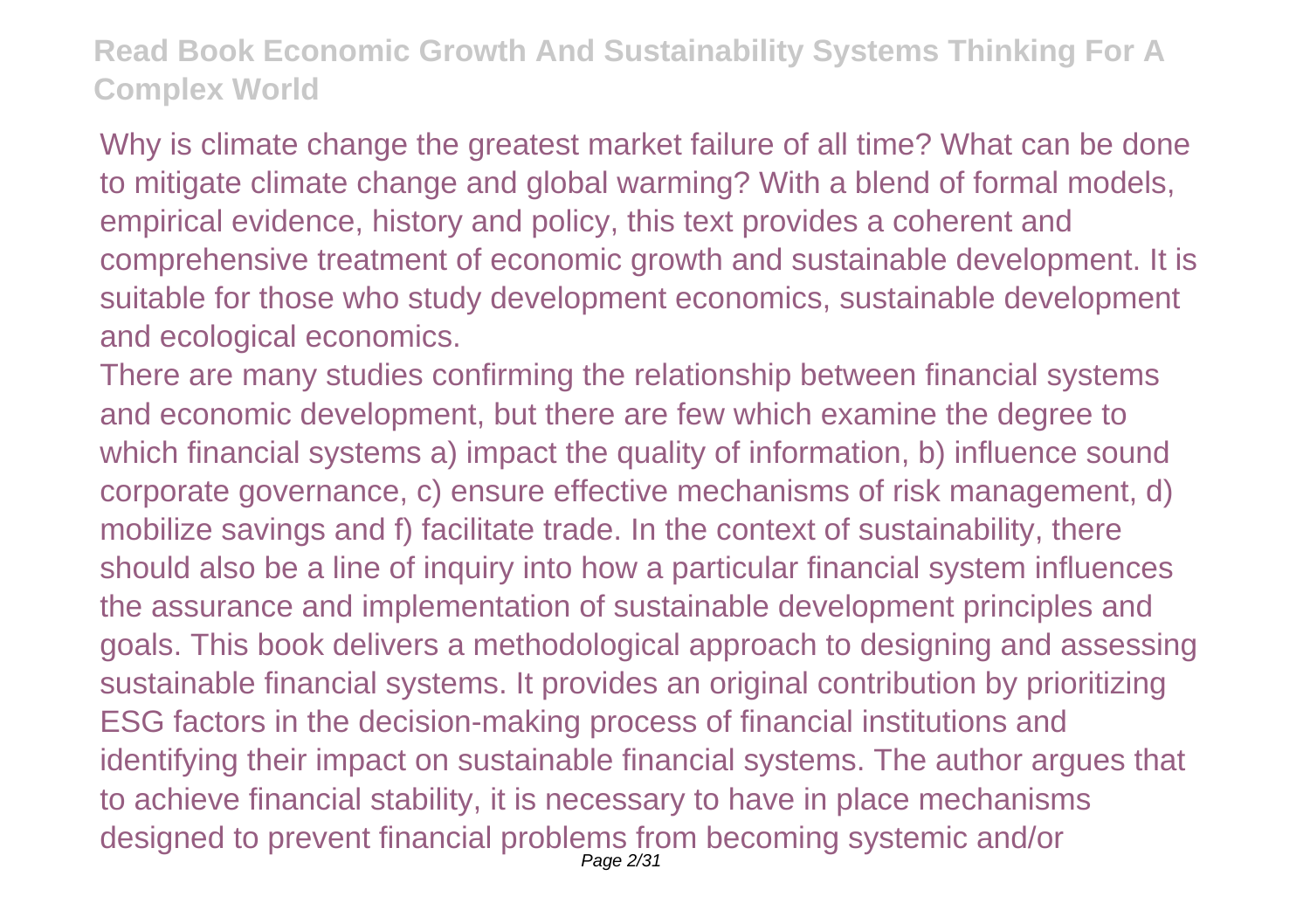threatening the stability of the financial and economic system, while maintaining (or not undermining) the economy's ability to sustain growth and perform its other functions. The book primarily takes a simulation and experimental approach. It is the first book to take such a comprehensive look at sustainable financial systems as opposed to sustainable finance in general. It will appeal to academics, students and researchers in the fields of economics, finance and banking, business, management and political and social sciences. Sustainable Economy and Emerging Markets provides a snapshot of the different dimensions of sustainability and analyses how they interact and configure themselves, case by case, in selected emerging economies. The parameters of economic growth in developing economies are explored in the context of systems, climate change, and environmental challenges. With contributions from a range of business academics, economists, and practitioners, this book conveys a picture of the complex nature of the new global business environment, especially the geopolitical dynamics of emerging countries, and breaks down the challenges across geographic fault lines, offering insights into current business practice. By adopting an in-depth case study approach, this edited book offers and discusses examples from several emerging markets and elucidates how these organisations have modelled business based on sustainable development Page 3/31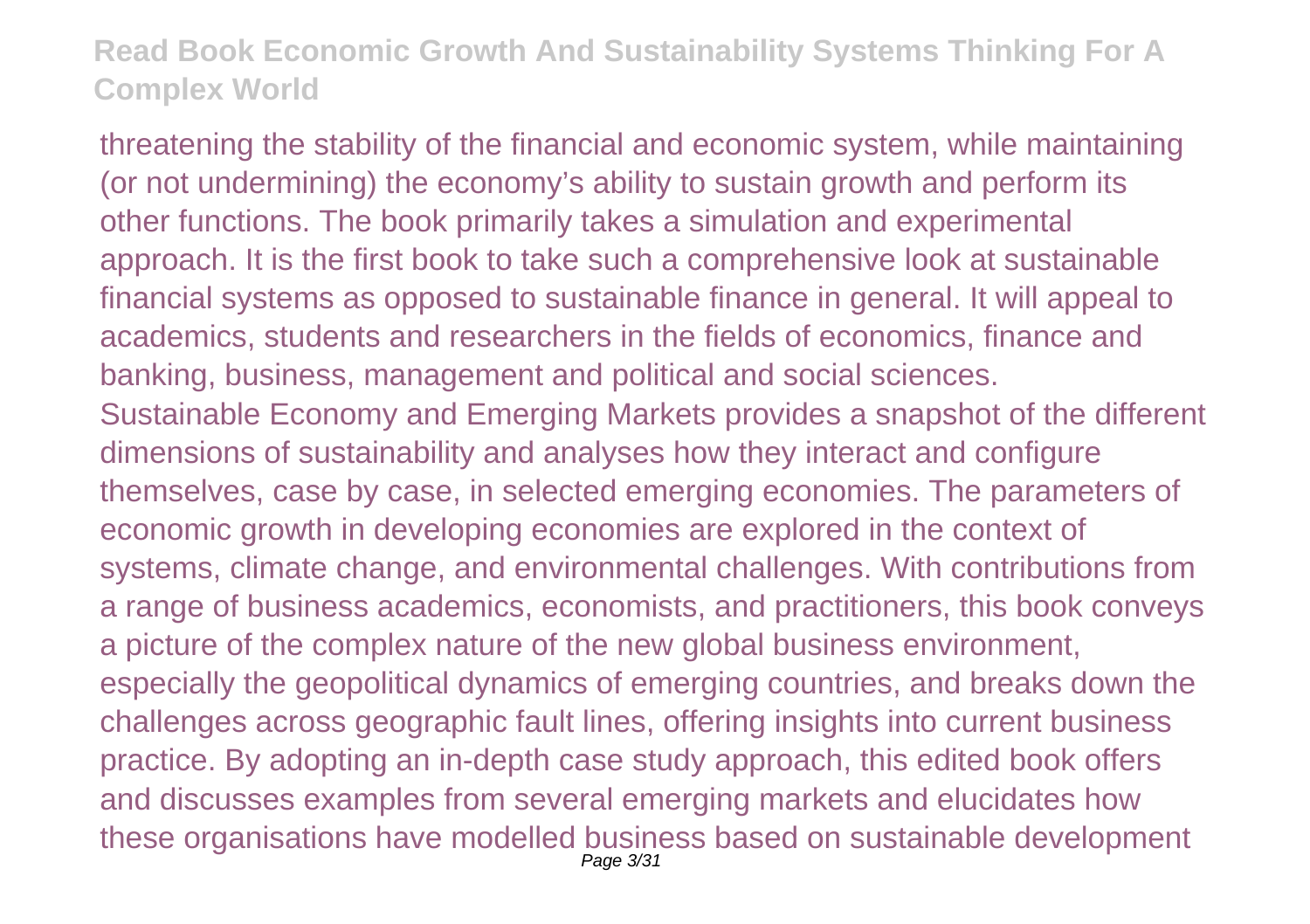in its various forms. This book will prove valuable reading for students and scholars of international business, international trade, sustainability, and development.

Global Sustainable Communities Handbook is a guide for understanding and complying with the various international codes, methods, and legal hurtles surrounding the creation of sustainable communities all over the world. The book provides an introduction to sustainable development, technology and infrastructure outlines, codes, standards, and guidelines written by experts from across the globe. Includes methods for the green use of natural resources in built communities Clearly explains the most cutting edge green technologies Provides a common approach to building green communities Covers green practices from architecture to construction

Sustainable development is necessary to counteract and mitigate the impact of socially harmful forces in a globalized world. However, sustainable development and its organizations must ensure the effective management of their funds and beneficial financial frameworks in order to best realize their sustainable goals. There is a need for studies that seek to understand how to connect sustainable development and the financial world in order to maximize the economic and environmental wellbeing of the world. Social, Economic, and Environmental Page 4/31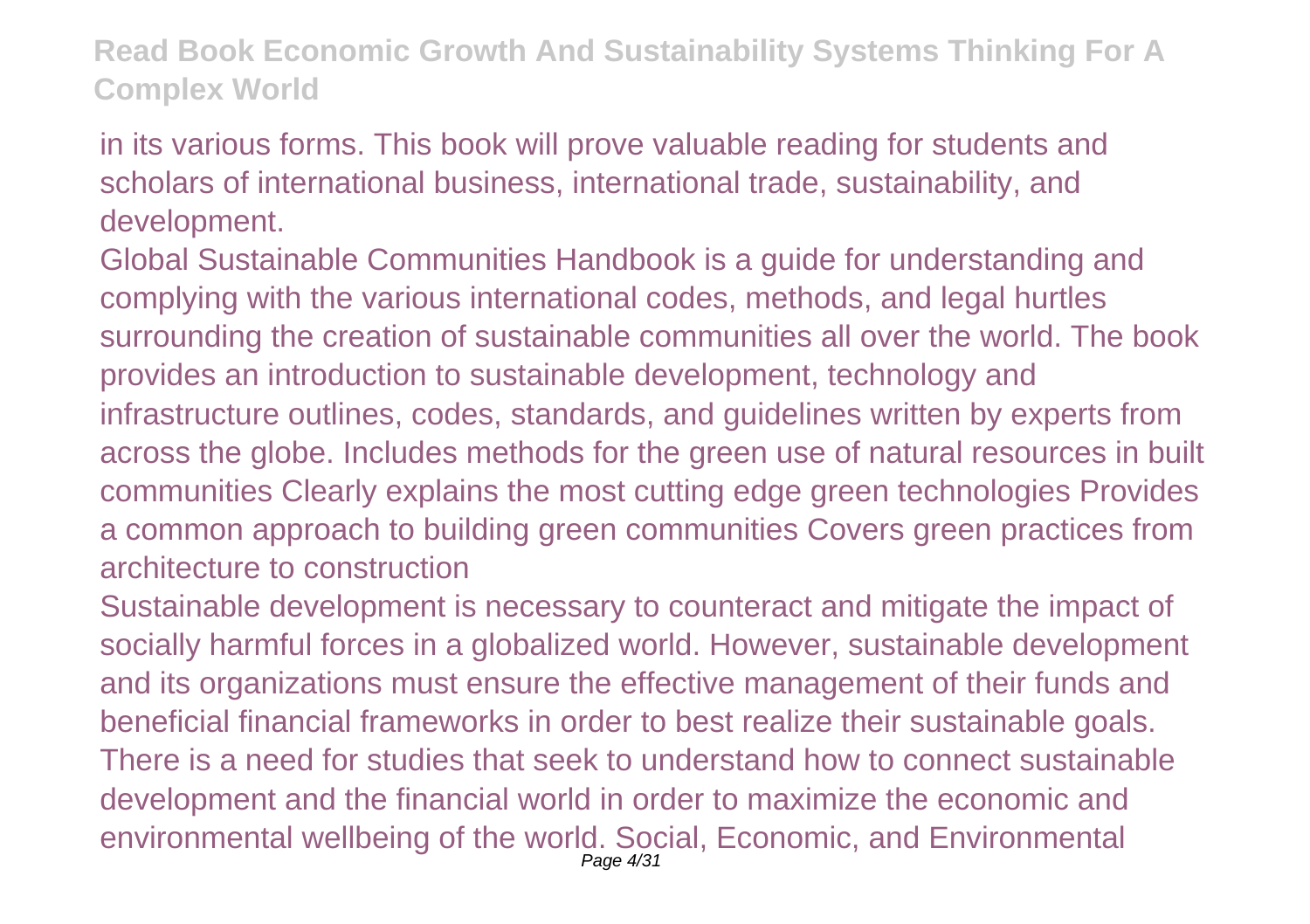Impacts Between Sustainable Financial Systems and Financial Markets is a pivotal reference source that examines the funding and monetary utilization of environmental and socially-responsible entities. Featuring research on topics such as green taxes, intergenerational equity, and shadow economy, this book is ideally designed for government officials, policymakers, economists, financial managers, sustainability developers, and academicians seeking current research on the relationship between new sustainable financial phenomena and negative global externalities.

"Daly is turning economics inside out by putting the earth and its diminishing natural resources at the center of the field . . . a kind of reverse Copernican revolution in economics." --Utne Reader "Considered by most to be the dean of ecological economics, Herman E. Daly elegantly topples many shibboleths in Beyond Growth. Daly challenges the conventional notion that growth is always good, and he bucks environmentalist orthodoxy, arguing that the current focus on 'sustainable development' is misguided and that the phrase itself has become meaningless." --Mother Jones "In Beyond Growth, . . . [Daly] derides the concept of 'sustainable growth' as an oxymoron. . . . Calling Mr. Daly 'an unsung hero,' Robert Goodland, the World Bank's top environmental adviser, says, 'He has been a voice crying in the wilderness.'" --G. Pascal Zachary, The Wall Street Page 5/31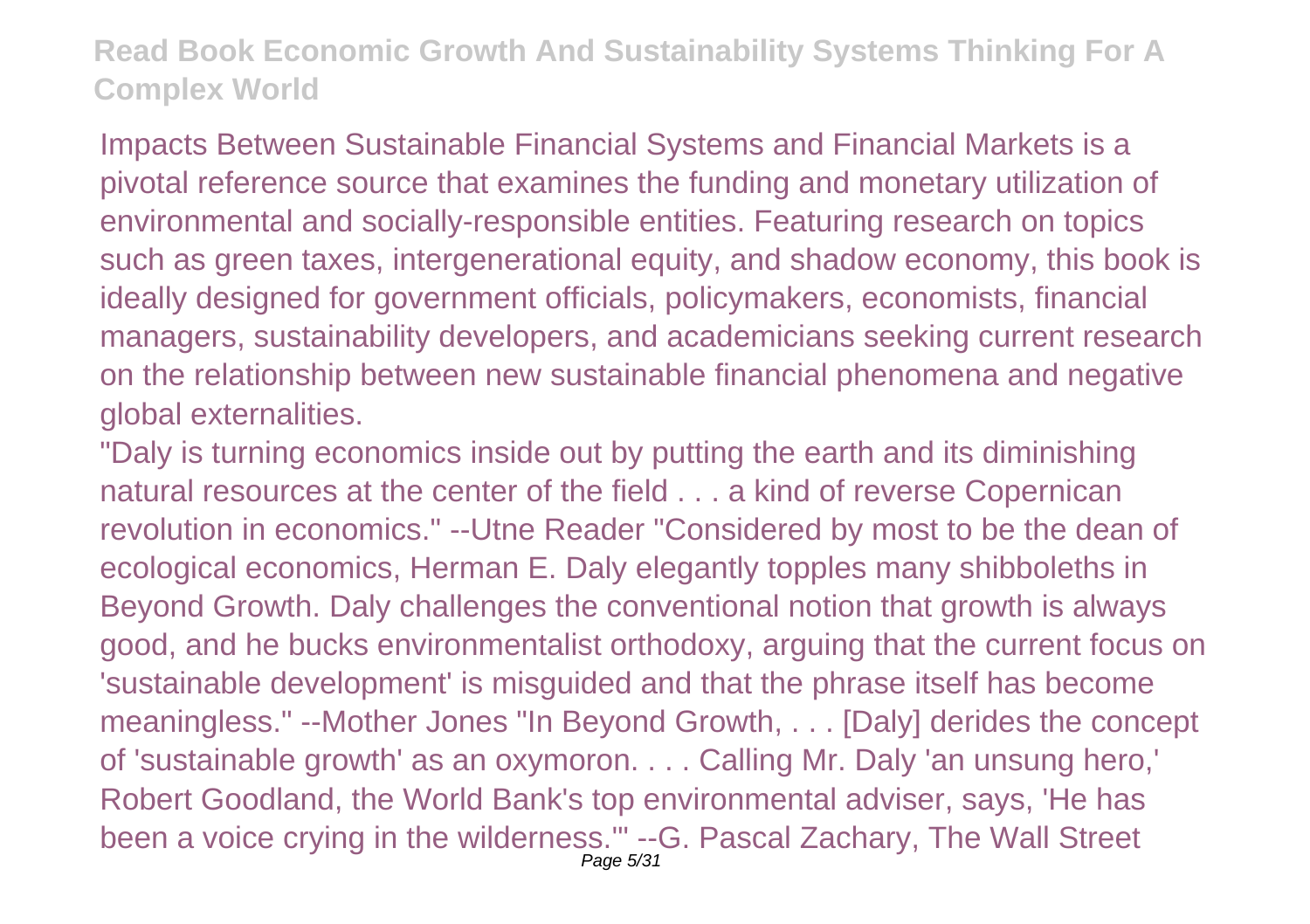Journal "A new book by that most far-seeing and heretical of economists, Herman Daly. For 25 years now, Daly has been thinking through a new economics that accounts for the wealth of nature, the value of community and the necessity for morality." --Donella H. Meadows, Los Angeles Times "For clarity of vision and ecological wisdom Herman Daly has no peer among contemporary economists. . . . Beyond Growth is essential reading." --David W. Orr, Oberlin College "There is no more basic ethical question than the one Herman Daly is asking." --Hal Kahn, The San Jose Mercury News "Daly's critiques of economic orthodoxy . . . deliver a powerful and much-needed jolt to conventional thinking." --Karen Pennar, Business Week Named one of a hundred "visionaries who could change your life" by the Utne Reader,Herman Daly is the recipient of many awards, including a Grawemeyer Award, the Heineken Prize for environmental science, and the "Alternative Nobel Prize," the Right Livelihood Award. He is professor at the University of Maryland's School of Public Affairs, and coauthor with John Cobb, Jr., of For the Common Good.

The major goal of the book is to create an environment for matching different dciplinary approaches to studying economic growth. This goal is implemented on the basis of results of the Symposium "Applications of Dynamic Systems to Enomic Growth with Environment" which was held at the International Institute for Page 6/31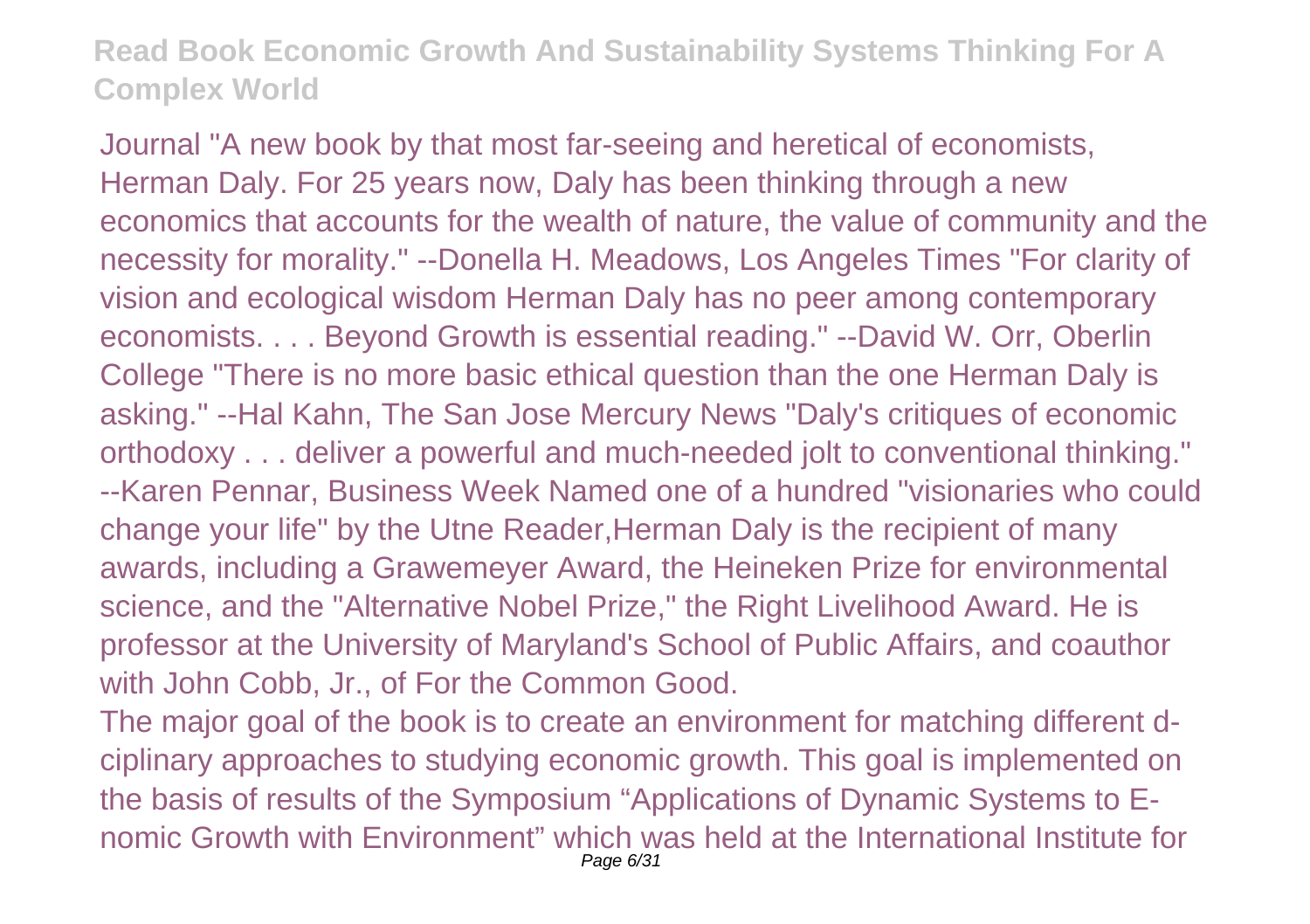Applied Systems Analysis (IIASA) on the 7th–8th of November, 2008, within the IIASA Project "Driving Forces of Economic Growth" (ECG). The symposium was organized by coordinators of the ECG project: Jesus Crespo-Cuaresma from IIASA World Population Program, and Tapio Palokangas and Alexander Tarasyev from IIASA Dynamic Systems Program. The book addresses the issues of sustainability of economic growth in a cha- ing environment, global warming and exhausting energy resources, technological change, and also focuses on explanations of signi?cant ?uctuations in countries' growth rates. The chapters focus on the analysis of historical economic growth - periences in relation to environmental policy, technological change, development of transport infrastructure, population issues and environmental mortality. The book is written in a popular-science style, accessible to any intelligent lay reader. The prime audience for the book is economists, mathematicians and enneersworkingonproblemsofeconomicgrowthandenvironment.Themathematical part of the book is presented in a rigorous manner, and the detailed analysis is pected to be of interest to specialists in optimal control and applications to economic modeling. The book consists of four interrelated parts. This volume examines the relationships among social ecology, innovation, sustainable development and economic growth. The Quintuple Helix innovation Page 7/31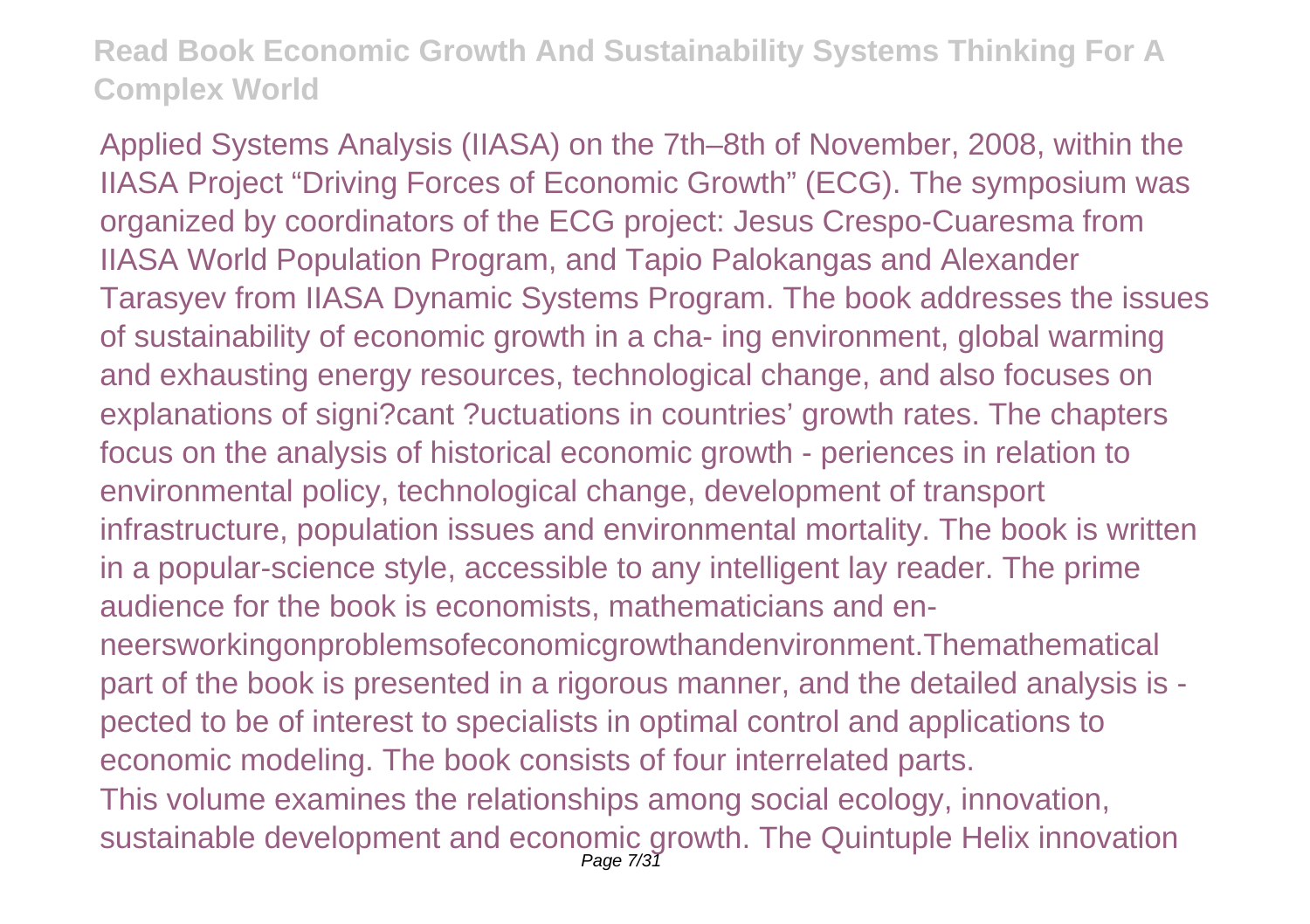model focuses on the interactions among five key elements of society: academia, industry, government, culture, and the environment--with particular respect to harnessing knowledge to promote social, political, and economic development. The Quintuple Helix is a powerful theoretical and practical lens for analyzing and understanding such critical and complex ecological and socioeconomic issues as global warming and climate change and their implications for sustainability. The authors provide policy approaches and strategies to help create a balance among the often competing forces of environmental protection, innovation, entrepreneurship, and social and economic growth that will successfully benefit society and protect democratic values.

African countries are pursuing a number of development agendas toward achieving economic growth that is inclusive, pro-poor, and sustainable, particularly the type that can unleash the potential of women and booming youthful populations. However, available evidence shows that many African countries have experienced economic hardships and have performed more poorly than other developing and emerging countries in the global south.

The **Handbook of Research on Institution Development for Sustainable and Inclusive Economic Growth in Africa** is an essential research publication that provides comprehensive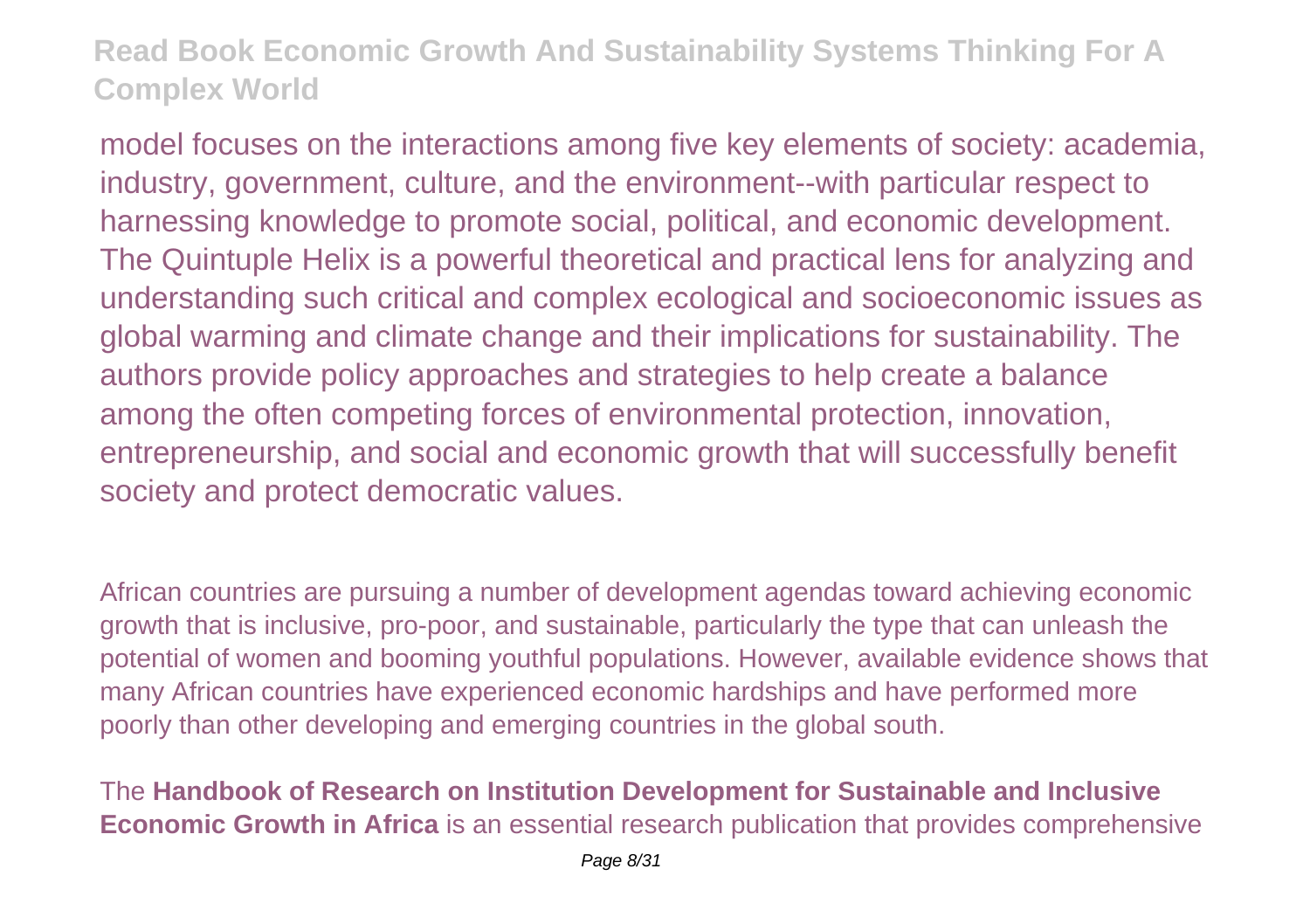research on the processes of building viable institutions in Africa that will serve as the fulcrum for utilizing and managing resources as well as promoting economic growth that is inclusive and sustainable. Featuring topics such as climate change, financial development, and poverty, this book is ideal for researchers, policymakers, developers, economic professionals, academicians, government officials, business professionals, and students.

How to sustain our world for future generations has perplexed us for centuries. We have reached a crossroads: we may choose the rocky path of responsibility or continue on the paved road of excess that promises hardship for our progeny. Independent efforts to resolve isolated issues are inadequate. Different from these efforts and from other books on the topic, this book uses systems thinking to understand the dominant forces that are shaping our hope for sustainability. It first describes a mental model - the bubble that holds our beliefs - that emerges from preponderant world views and explains current global trends. The model emphasizes economic growth and drives behavior toward short-term and self-motivated outcomes that thwart sustainability. The book then weaves statistical trends into a system diagram and shows how the economic, environmental, and societal contributors of sustainability interact. From this holistic perspective, it finds leverage points where actions can be most effective and combines eight areas of intervention into an integrated plan. By emphasizing both individual and collective actions, it addresses the conundrum of how to blend human nature with sustainability. Finally, it identifies primary three lessons we can learn by applying systems thinking to sustainability. Its metaphor-rich and accessible style makes the complex topic approachable and allows the reader to appreciate the intricate balance required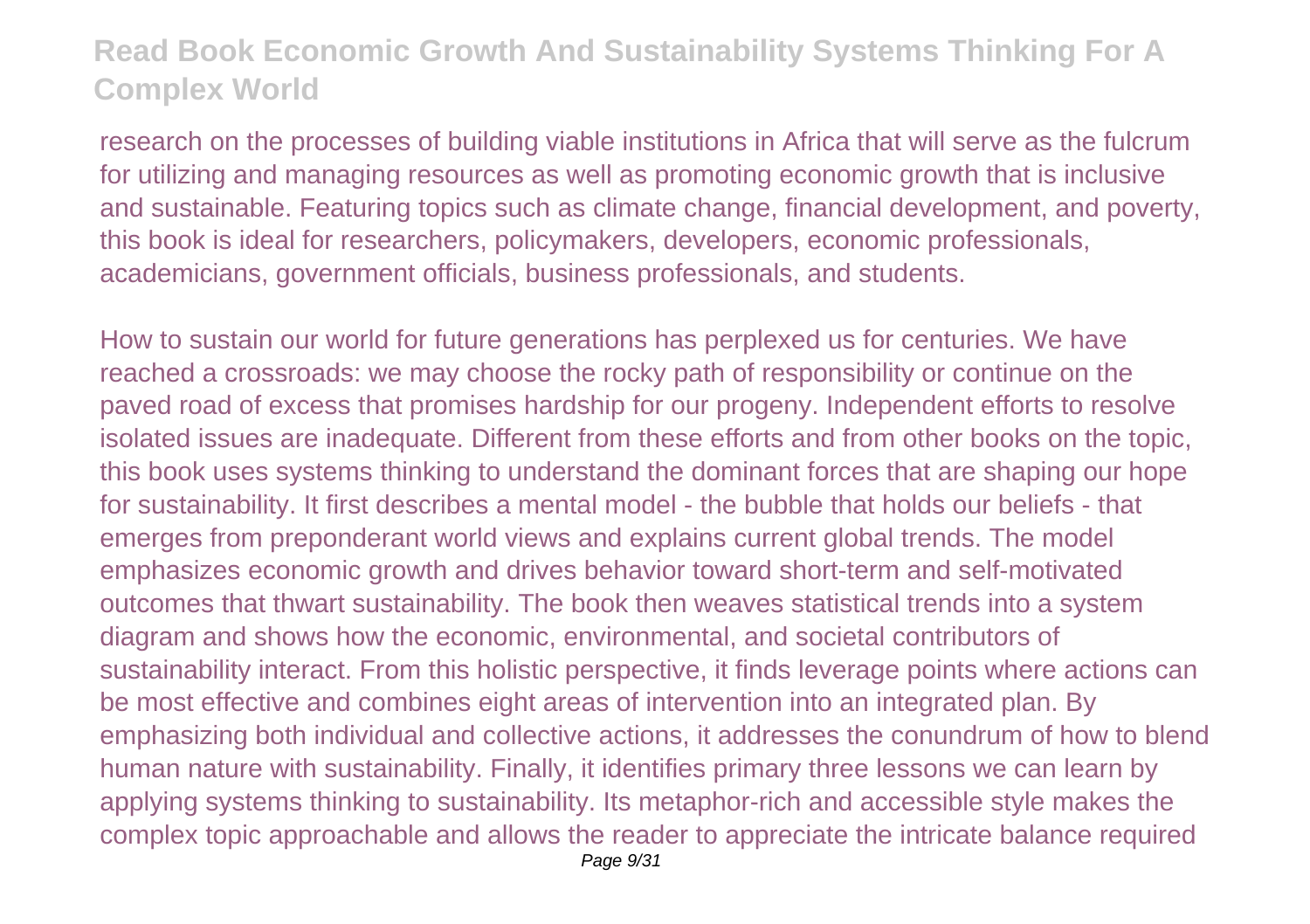to sustain life on Earth. Highlights the application of system thinking in economics Identifies systemic leveraging actions for achieving sustainability Outlines a comprehensive and integrated plan for achieving sustainable stewardship in the future The green economy is widely seen as a potential solution to current global economic and environmental crises, and a potential mechanism by which sustainable development might be achieved in practice. Considerable investments are now being made into the development of green technology, renewable energy, biodiversity conservation, resource efficiency, recycling of materials and green infrastructure. This textbook provides a comprehensive introduction to the green economy, using a strongly interdisciplinary approach based on environmental science, rather than treating it as a sub-set of economics. The scientific principles of sustainability are presented, which provide the foundations of the green economy, with a particular focus on systems-based approaches. Examples of real-world case studies are used to illustrate how the green economy can be achieved in practice. In this way, the authors provide a thorough overview of both the principles and practice of the green economy, drawing from a wide range of disciplines including ecology, geography, social science, psychology, sustainability science, environmental science, law and economics. The emphasis is on presenting results of the latest research, derived from leading scientific journals. Rather than focusing on a single definition of what constitutes a 'green economy', the book introduces readers to the diversity of opinion that exists, and engages them in what is an active, on-going debate. This reflects the fact that many aspects of the green economy, and sustainable development more generally, are currently contested. In particular, the book will help readers to strengthen their ability to critically evaluate the evidence for and against the views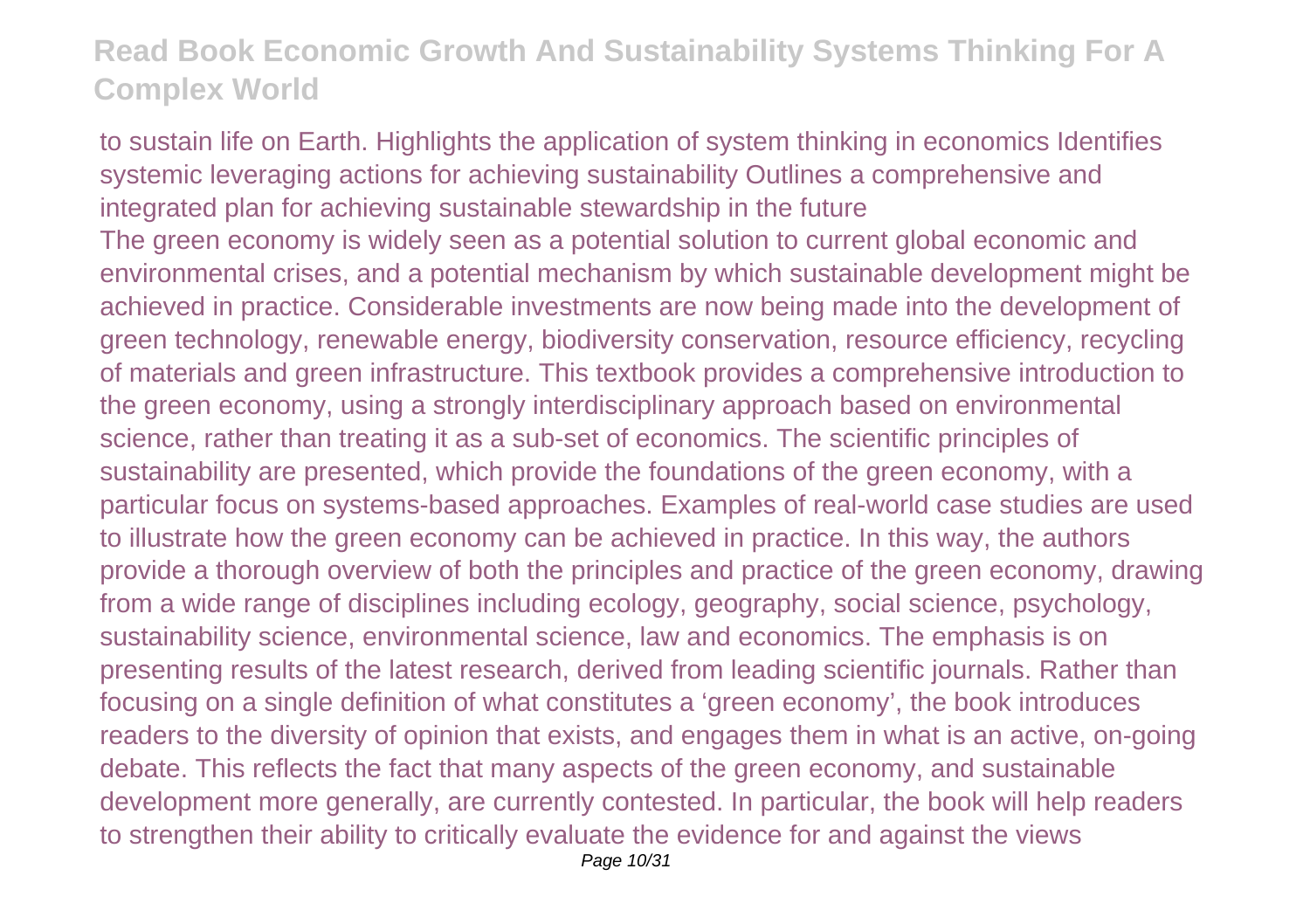presented, and to actively contribute to the future development of the green economy. Environmental Sustainability and Economy contains the latest practical and theoretical concepts of sustainability science and economic growth. It includes the latest research on sustainable development, the impact of pollution due to economic activities, energy policies and consumption influencing growth and environment, waste management and recycling, circular economy, and climate change impacts on both the environment and the economy. The 21st century has seen the rise of complex and multi-dimensional pathways between different aspects of sustainability. Due to globalization, these relationships now work at varying spatiotemporal scales resulting in global and regional dynamics. This book explores the complex relationship between sustainable development and economic growth, linking the environmental and social aspects with the economic pillar of sustainable development. Utilizing global case studies and interdisciplinary perspectives, Environmental Sustainability and Economy provides a comprehensive account of sustainable development and the economics of environmental protection studies with a focus on the environmental, geographical, economic, anthropogenic and social-ecological environment. Includes extensive interdisciplinary coverage, including intersectional topics such as environmental pollution and economic growth, resource utilization and circular economy, climate change and emissions, and sustainable solutions and green behavior Discusses market innovations and strategies through the lens of global case studies in sustainability and economic growth Bridges the gap between environmental studies and economics to reflect sustainable practices for enhancing environmental protection in response to climate change

The recent global financial crisis has raised widespread concern for the sustainability of the Page 11/31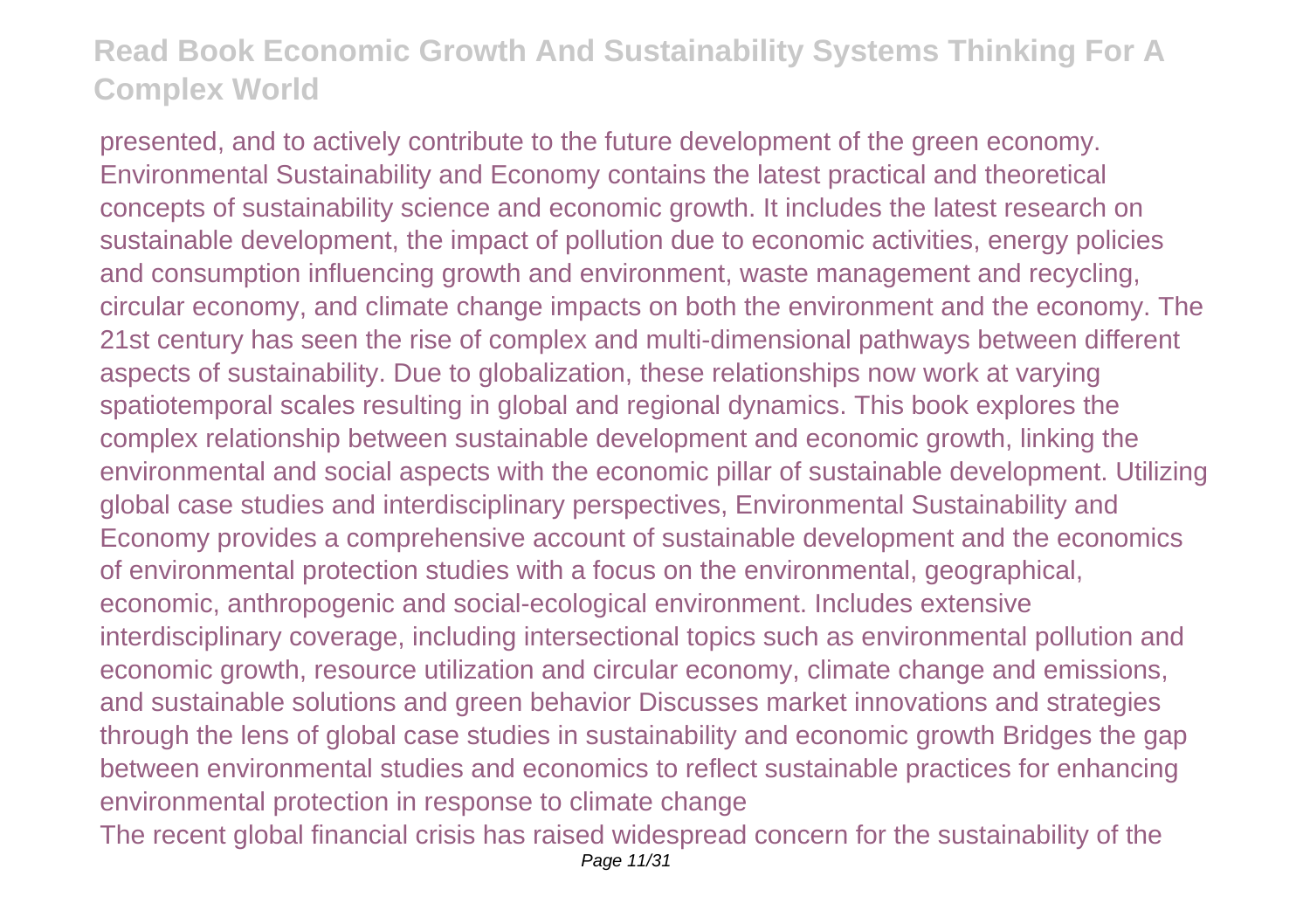global economy. Much has been written concerning the negative impacts of economic development on natural ecosystems and civil societies. Unfortunately, few viable alternatives to the prevailing economic paradigms have been suggested for consideration. Those that have been are typically little more than suggestions for fine tuning capitalist or socialist economies. In his new book, John Ikerd addresses the basic principles and concepts essential to economic sustainability. Some of these concepts are capitalist, some are socialistic, and others are general principles validated by philosophy or common sense. What results is a synthesis: something that is neither capitalist nor socialist but fundamentally different; it is sustainable. A special emphasis is placed on the essential, but limited, role of markets in economic sustainability, including the constraints that must be placed on markets to protect nature and society from economic exploitation. Readers of any political and ideological persuasion will find this brief book engaging, informative, optimistic and refreshing. Instead of threats and apocalyptic pronouncements, Ikerd offers possibilities and assurance. Instead of epithets hurled at opponents, Ikerd offers possibilities for reconciliation and a renewed sense of the need to work cooperatively to find solutions to the most urgent problems of our era. The Essentials of Economic Sustainability was written without references or examples to encourage readers to collaborate in the learning process by finding references and examples most appropriate to their particular situation or circumstances. References and examples relevant to the economic and political system of the United States can be found in Sustainable Capitalism, a Kumarian Press book by the same author.

This book describes the importance of integration and clustering in creating sustainable economic growth. Modern economic conditions demonstrate the need for governmental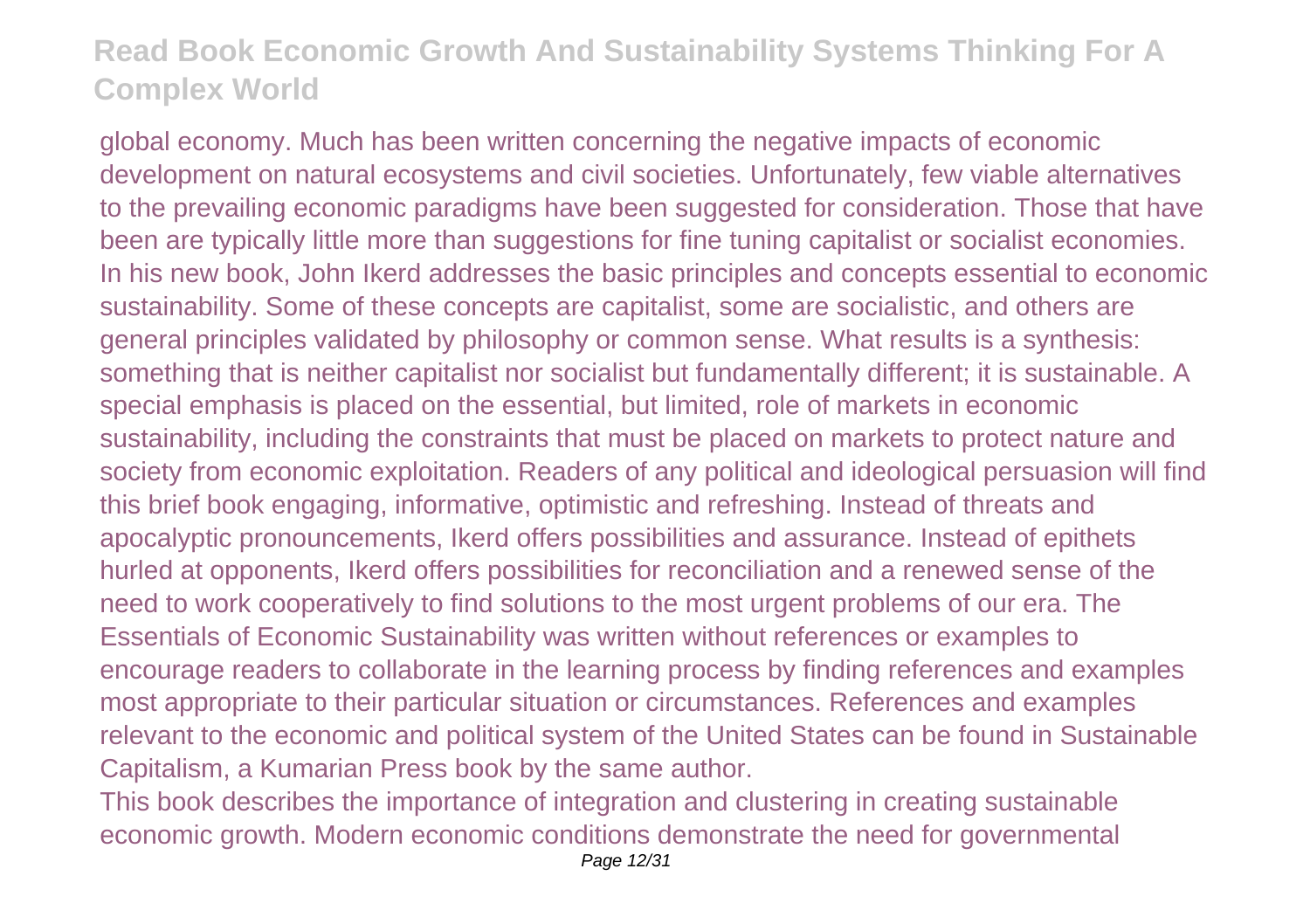stimulation of cluster initiatives in entrepreneurship, and make it necessary to study the experience of developed countries in the sphere of stimulation of cluster initiatives in entrepreneurship, and to offer recommendations for improving the system of state stimulation of these initiatives. The authors conclude that at present, innovational economy is an economic system that functions on the basis of business networks, as this model offers innovational cooperation between specialists from various scientific and technical spheres, between organizations of various sizes (large, medium, and small), and between groups of various types of companies. Cluster strategy in modern global practice is one of the most important tools of public policy for increasing the competitiveness of national economies. This means that the most competitive spheres develop on the basis of the cluster principle, and support for cluster building increases a country's economic competitiveness.

This book considers the implications of models of economic growth for the debate on sustainability. The interplay between economic and ecological systems is analyzed, also taking into account issues of equity and risk. The main part of the book concentrates on sustainability in the light of an analytical framework. The book will be of particular interest both to researchers in economics and to experts in natural sciences who want to understand the most relevant economic points.

This book presents a new System Dynamics model (the ERRE model), a novel stock and flow consistent global impact assessment model designed by the authors to address the financial risks emerging from the interaction between economic growth and environmental limits under the presence of shocks. Building on the World3-03 Limits to Growth model, the ERRE links the financial system with the energy, agriculture and climate systems through the real economy, by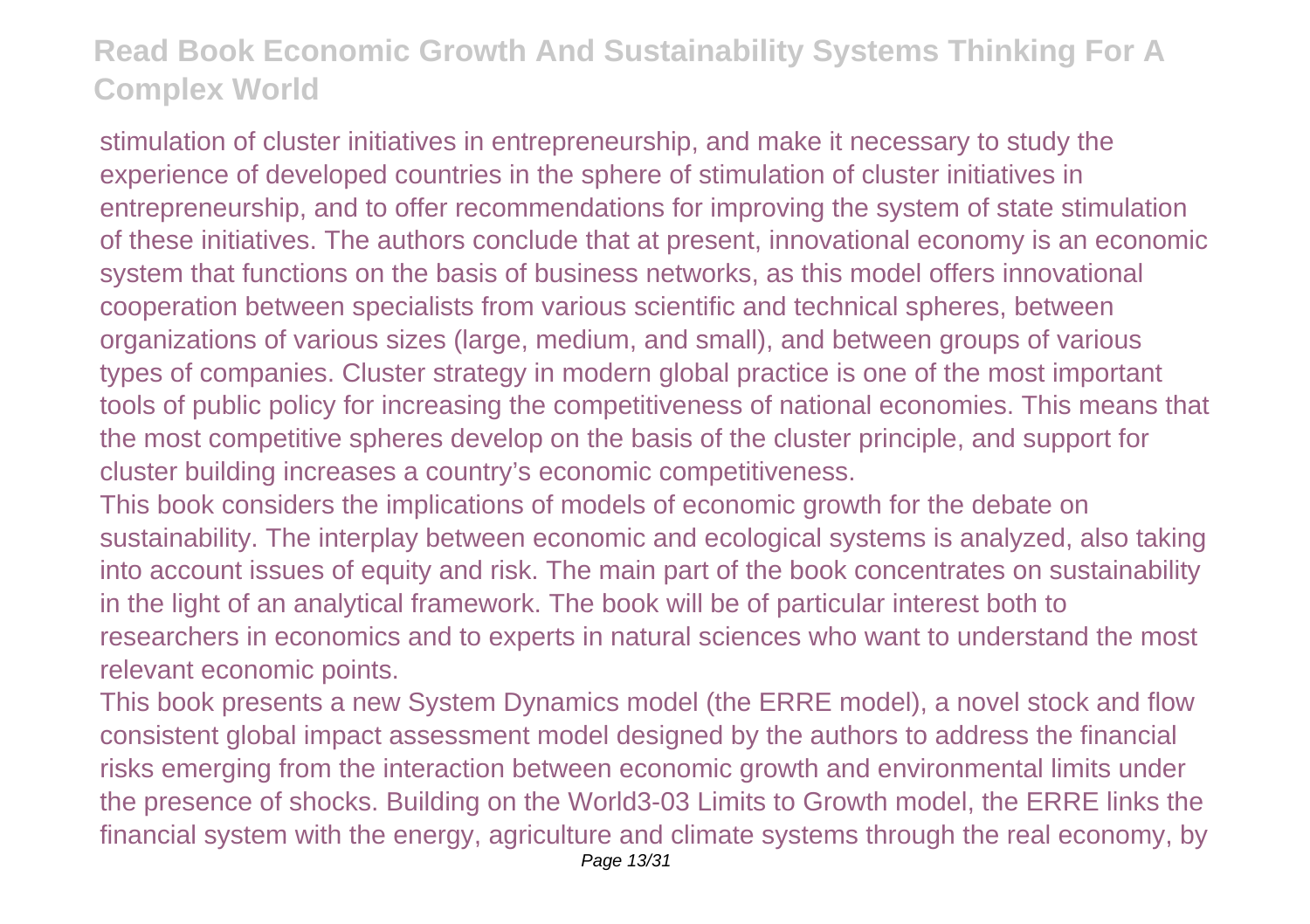means of feedback loops, time lags and non-linear rationally bounded decision making. Prices and their interaction with growth, inflation and interest rates are assumed to be the main driver of economic failure while reaching planetary limits. The model allows for the stress-testing of fat tail extreme risk scenarios, such as climate shocks, energy transition, monetary policies and carbon taxes. Risks are addressed via scenario analyses, compared to real available data, and assessed in terms of the economic theory that lies behind. The book outlines the case for a government led system change within this decade, where the market alone cannot lead to sustainable prosperity. This book will be of great interest to scholars of climate change, behavioural, ecological and evolutionary economics, green finance, and sustainable development.

The book is based on seminars conducted by the World Bank Institute in collaboration with the Foundation for Advanced Studies on International Development, Japan

Economic Growth and SustainabilitySystems Thinking for a Complex WorldAcademic Press

Buddhist and Taoist Systems Thinking explores a radical new conception of business and management. It is grounded on the reconnection of humans with nature as the new competitive advantage for living organizations and entrepreneurs that aspire to regenerate the economy and drive a positive impact on the planet, in the context of the Anthropocene. Organizations today struggle in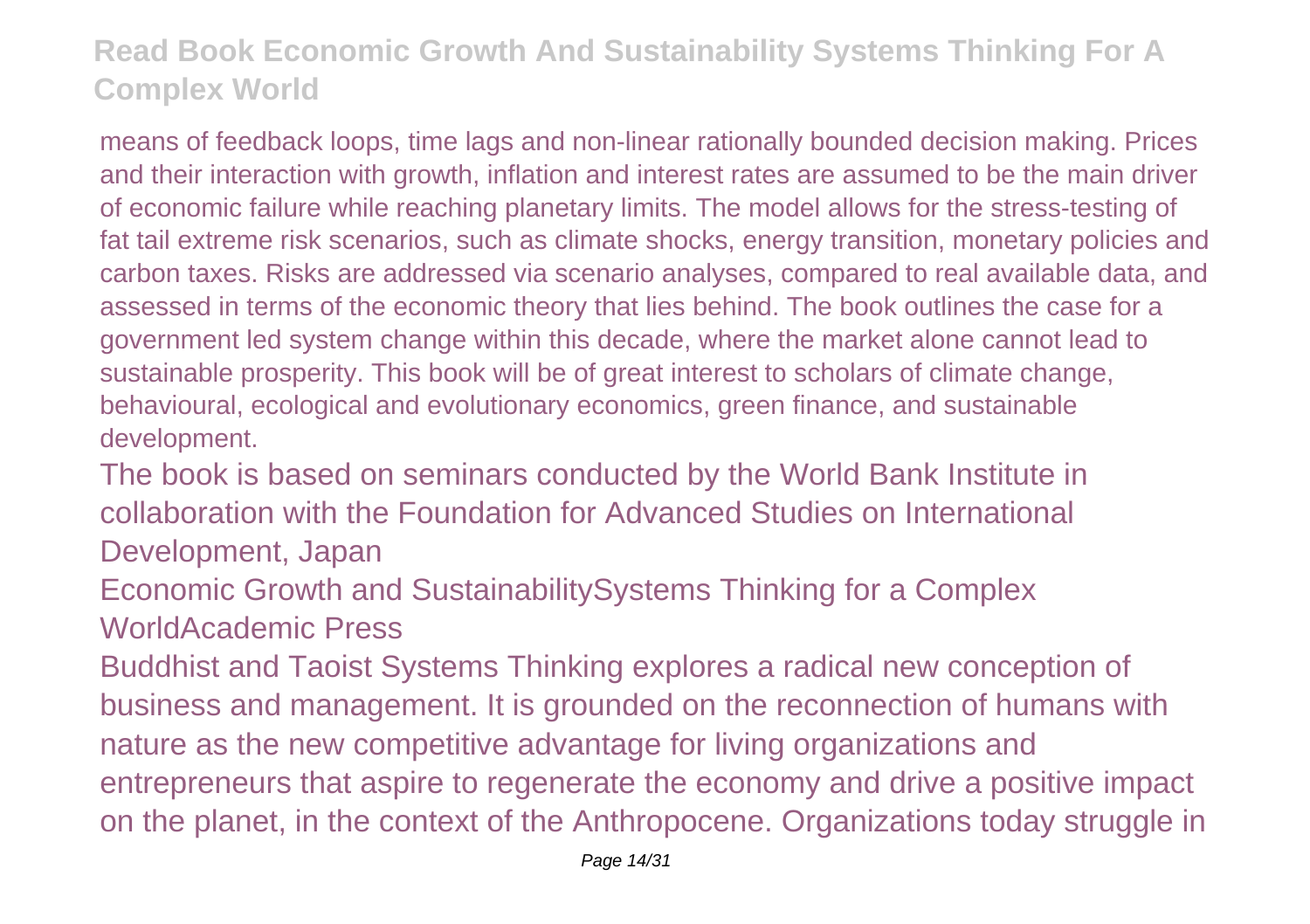finding a balance between maximizing profits and generating value for their stakeholders, the environment and the society at large. This happens in a paradigm shift characterized by unprecedented levels of exponential change and the emergence of disruptive technologies. Adaptability, thus, is becoming the new business imperative. How can, then, entrepreneurs and organizations constantly adapt and, at the same time, design the sustainable futures they'd like? This book uniquely explores the benefits of applying Buddhist and Taoist Systems Thinking to sustainable management. Grounded in Taoist and Zen Buddhist philosophies, it offers a modern scientific perspective fundamentally based on the concepts of bio-logical adaptability and lifefulness amidst complexity and constant change. The book introduces the new concept of the Gaia organization as a living organism that consciously helps perpetuate the conditions for life on the planet. It is subject to the natural laws of transformation and the principles of oneness, emptiness, impermanence, balance, selfregulation and harmonization. Readers will find applied Eastern systems theories such as the Yin-Yang and the Five Elements operationalized through practical methodologies and tools such as T-Qualia and the Zen Business model. They are aimed at guiding Gaia organizations and entrepreneurs in leading sustainable transformations and qualifying economic growth. The book offers a vital toolkit for<br>Page 15/31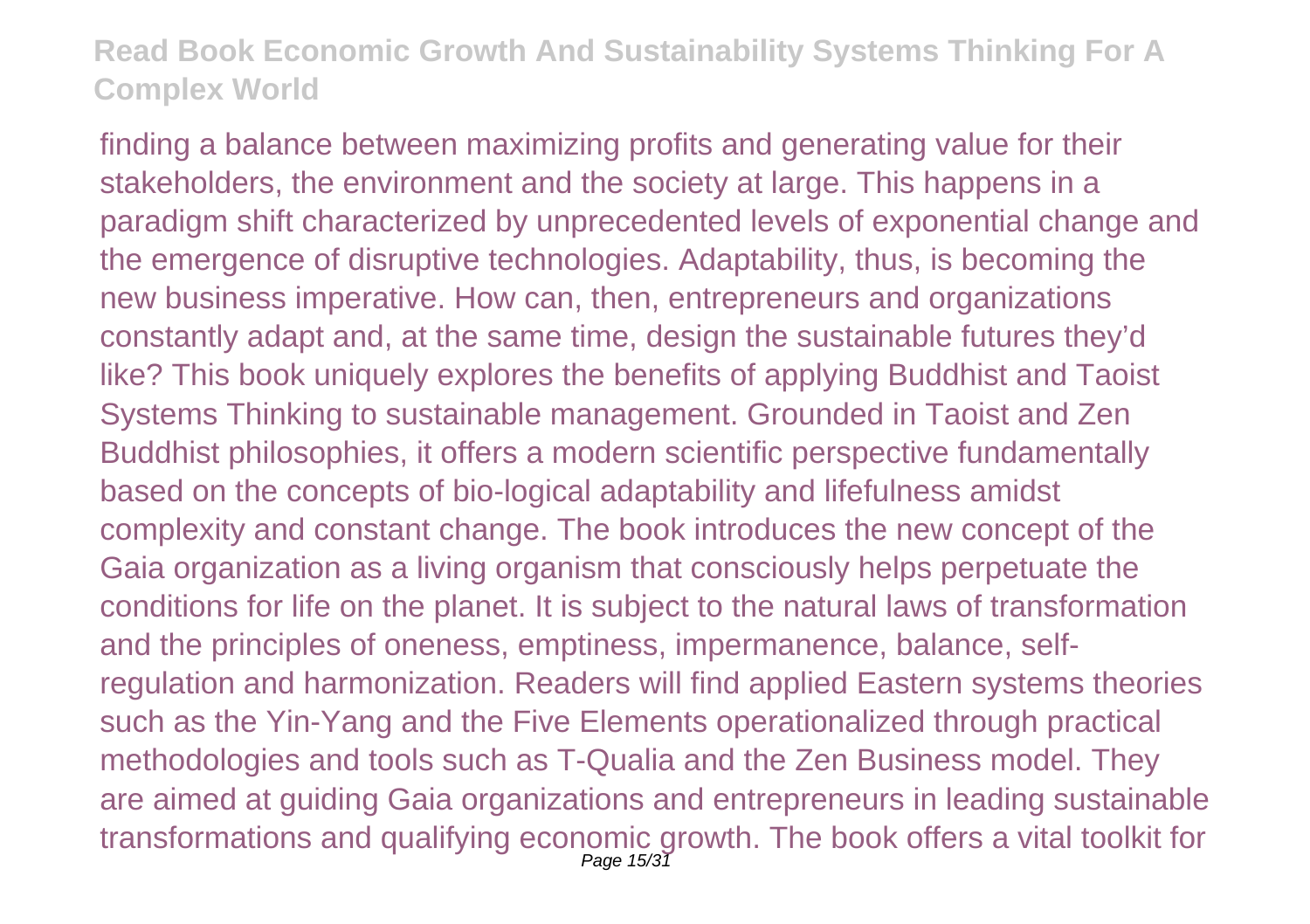purpose-driven practitioners, management researchers, students, social entrepreneurs, evaluators and change-makers to reinvent, create and mindfully manage sustainable and agile organizations that drive systemic transformation. The Handbook of Green Economics reveals the breadth and depth of advanced research on sustainability and growth while identifying opportunities for future developments. Through its multidimensional examination, it demonstrates how overarching concepts such as green growth, low carbon economy, circular economy, and others work together. Some chapters reflect on different discourses on the green economy, including pro-growth perspectives and transformative approaches that entail de-growth. Others argue that green policies can spark economic innovation, particularly in developing and emerging market economies. Part literature summary, part analysis, and part argument, The Handbook of Green Economics shows how the right conditions can stimulate economic growth while achieving environmental sustainability. The Handbook of Green Economics is a valuable resource for graduate students and academic researchers focusing on the green economy. With an increasing interest in the topic among researchers and policy makers, this book will set out different theoretical perspectives and explore the policy implications in this growing subject area. Covers the failures of the past, the challenges of the present, and Page 16/31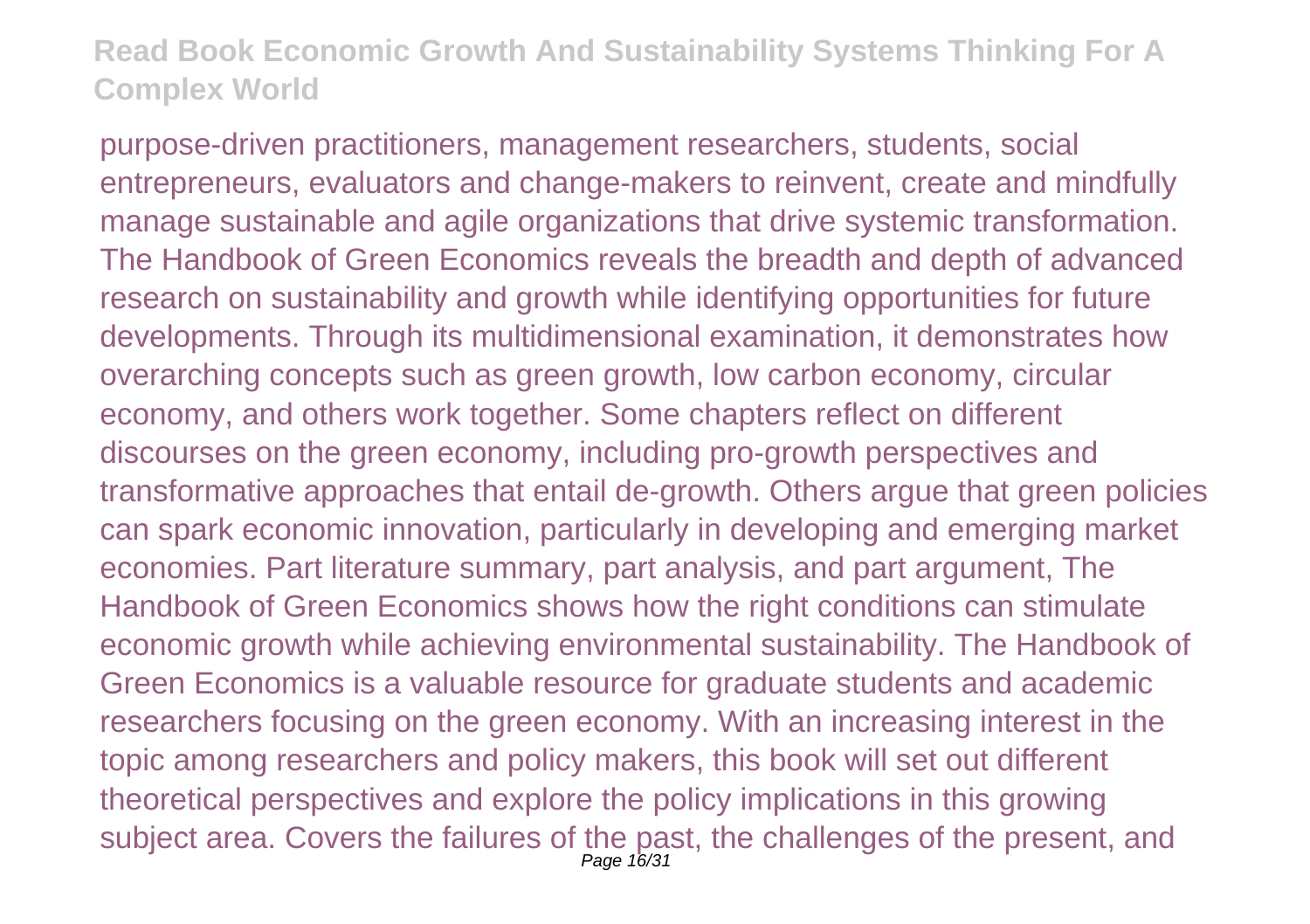the opportunities of the future Surveys 10 aspects of the green economy, including conceptualization, natural capital, poverty and inequality, employment, and finance Emphasizes the theoretical and empirical aspects of greening approaches that are policy-relevant

What can prosperity possibly mean in a world of environmental and social limits? The publication of Prosperity without Growth was a landmark in the sustainability debate. Tim Jackson's piercing challenge to conventional economics openly questioned the most highly prized goal of politicians and economists alike: the continued pursuit of exponential economic growth. Its findings provoked controversy, inspired debate and led to a new wave of research building on its arguments and conclusions. This substantially revised and re-written edition updates those arguments and considerably expands upon them. Jackson demonstrates that building a 'post-growth' economy is a precise, definable and meaningful task. Starting from clear first principles, he sets out the dimensions of that task: the nature of enterprise; the quality of our working lives; the structure of investment; and the role of the money supply. He shows how the economy of tomorrow may be transformed in ways that protect employment, facilitate social investment, reduce inequality and deliver both ecological and financial stability. Seven years after it was first published, Prosperity without Growth is no longer a Page 17/31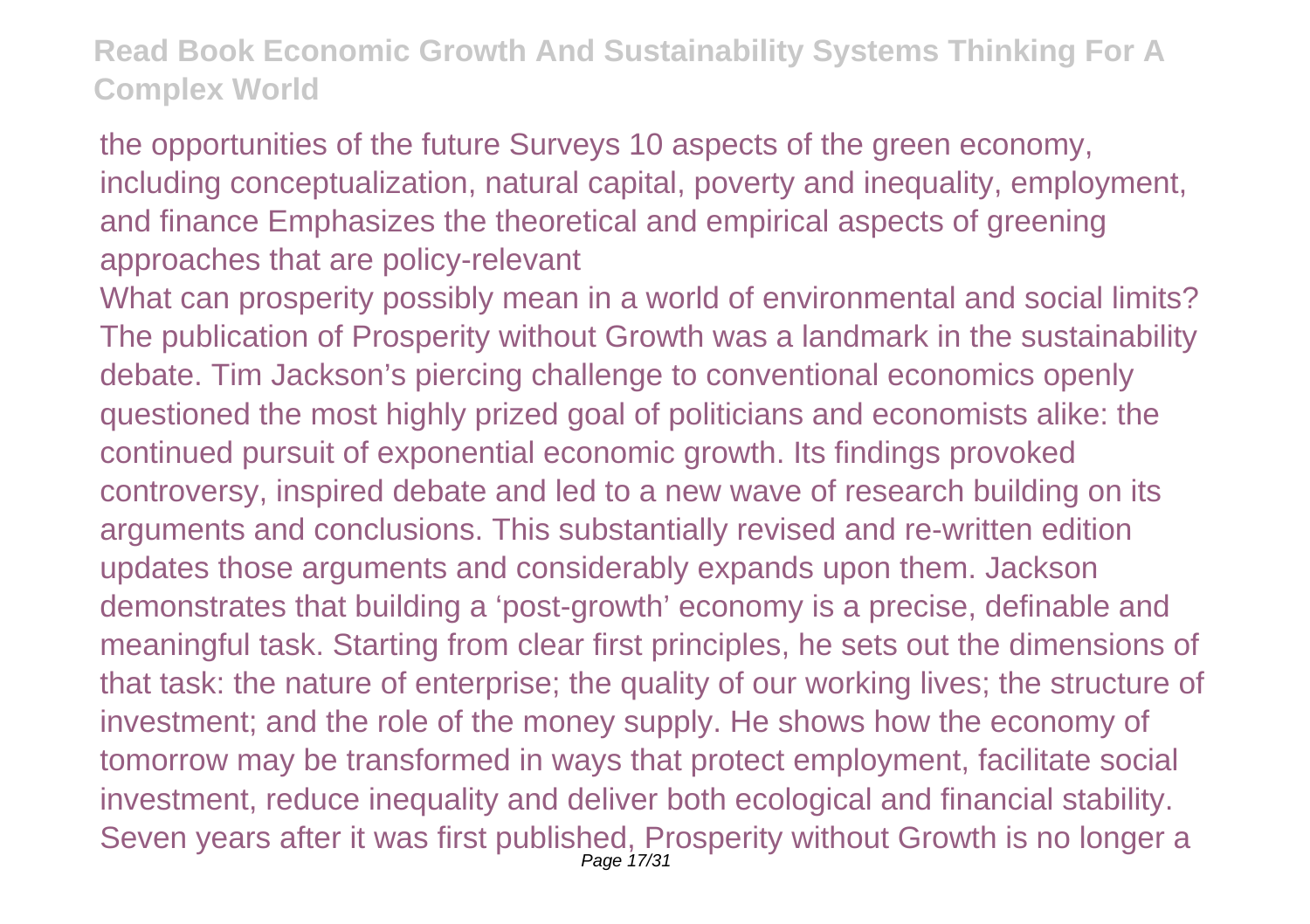radical narrative whispered by a marginal fringe, but an essential vision of social progress in a post-crisis world. Fulfilling that vision is simply the most urgent task of our times.

Principles of Sustainable Development is the component of Encyclopedia of Development and Economic Sciences in the global Encyclopedia of Life Support Systems (EOLSS), which is an integrated compendium of twenty one Encyclopedias. Sustainable Development is a term of differing definitions. Standing alone, the term is abstract and ambiguous. The meaning most often cited is that adopted by the World Commission on Environment and Development: meeting today's true needs and opportunities without jeopardizing the integrity of the planetary life-support base – the environment – and diminishing its ability to provide for needs, opportunities, and quality of life in the future. This definition may serve as a general principle, but for a guide to action its components sustainability and development must be given substance: what is to be sustained and what developed? Is development essentially economic or material growth, and is sustainability mostly a means to keep economic growth growing? Consequently, should development represent means toward ecologically sustainable ends? The concept of ecological sustainability has been advanced as a restriction on economic development. It follows therefore that Page 18/31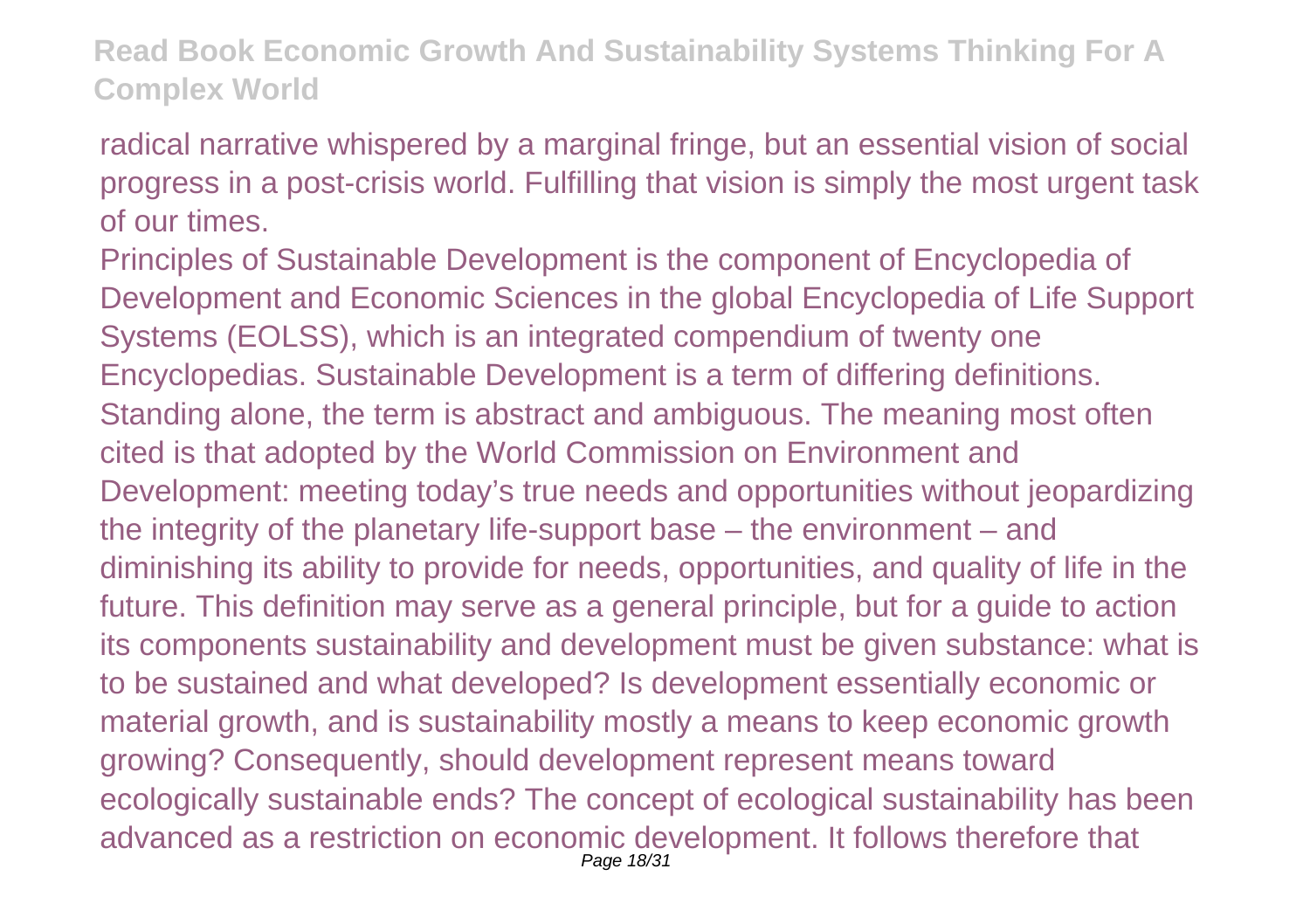principles of sustainable development depend upon how the term is understood and how it is put into practice. Even so the definition of the World Commission on Environment and Development, given the adequate definition of variable needs, provides the most reliable principle for testing the qualitative and ecological sustainability of development proposals. The Theme on Principles of Sustainable Development, in three volumes, deals with the diversity of points of view on this complex subject. These three volumes are aimed at the following five major target audiences: University and College students Educators, Professional practitioners, Research personnel and Policy analysts, managers, and decision makers and NGOs.

A key area of public policy in the last twenty years is the question of how, and how much, to protect vthe environment. At the heart of this has been the heated debate over the nature of the relationship between economic growth and environmental sustainability. Is environemental sustainability economic growth or `green growth', a contradiction in terms? Avoiding the confusion that often surrounds these issues, Ekins provides rigorous expositions of the concept of sustainability, integrated environmental and economic accounting, the Environmental Kuznets Curve, the economics of climate change and environmental taxation. Individual chapters are organised as self-contained, state-Page 19/31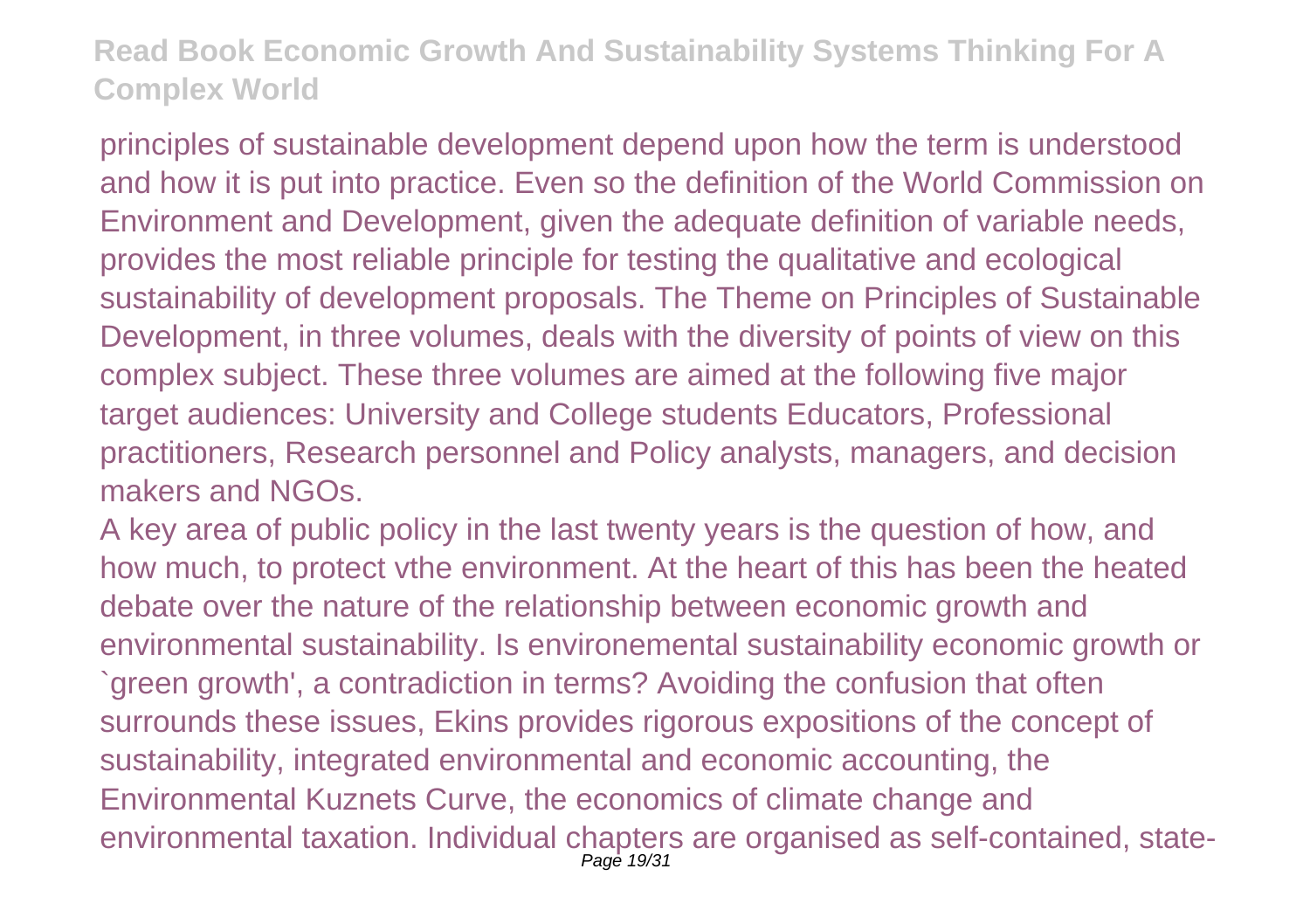of-the-art expositions of the core issues of environmental economics, with extensive cross-referencing from one chapter to another, in order to guide the student or policy-maker through these complex problems. Paul Ekins breaks new ground in defining the conditions of compatibility between economic growth and environmental sustainability, and provides measures and criteria by which the environmental sustainability of economic growth, as it occurs in the real world, may be judged. It is argued that `green growth' is not only theoretically possible but economically achievable and the authors show what environmental and economic policies are required to achieve this. Economic Growth and Environmental Sustainability will be welcolmed by students of and researchers in environmental economics and environmental studies, as well as all interested policy-makers.

This Handbook assembles original contributions from influential authors such as Herman Daly, Paul Ekins, Marina Fischer-Kowalski, Jeroen van den Bergh, William E. Rees and Tim Jackson who have helped to define our understanding of growth and sustainability. The Handbook also presents new contributions on topics such as degrowth, the debt-based financial system, cultural change, energy return on investment, shorter working hours and employment, and innovation and technology. Explorations of these issues can deepen our Page 20/31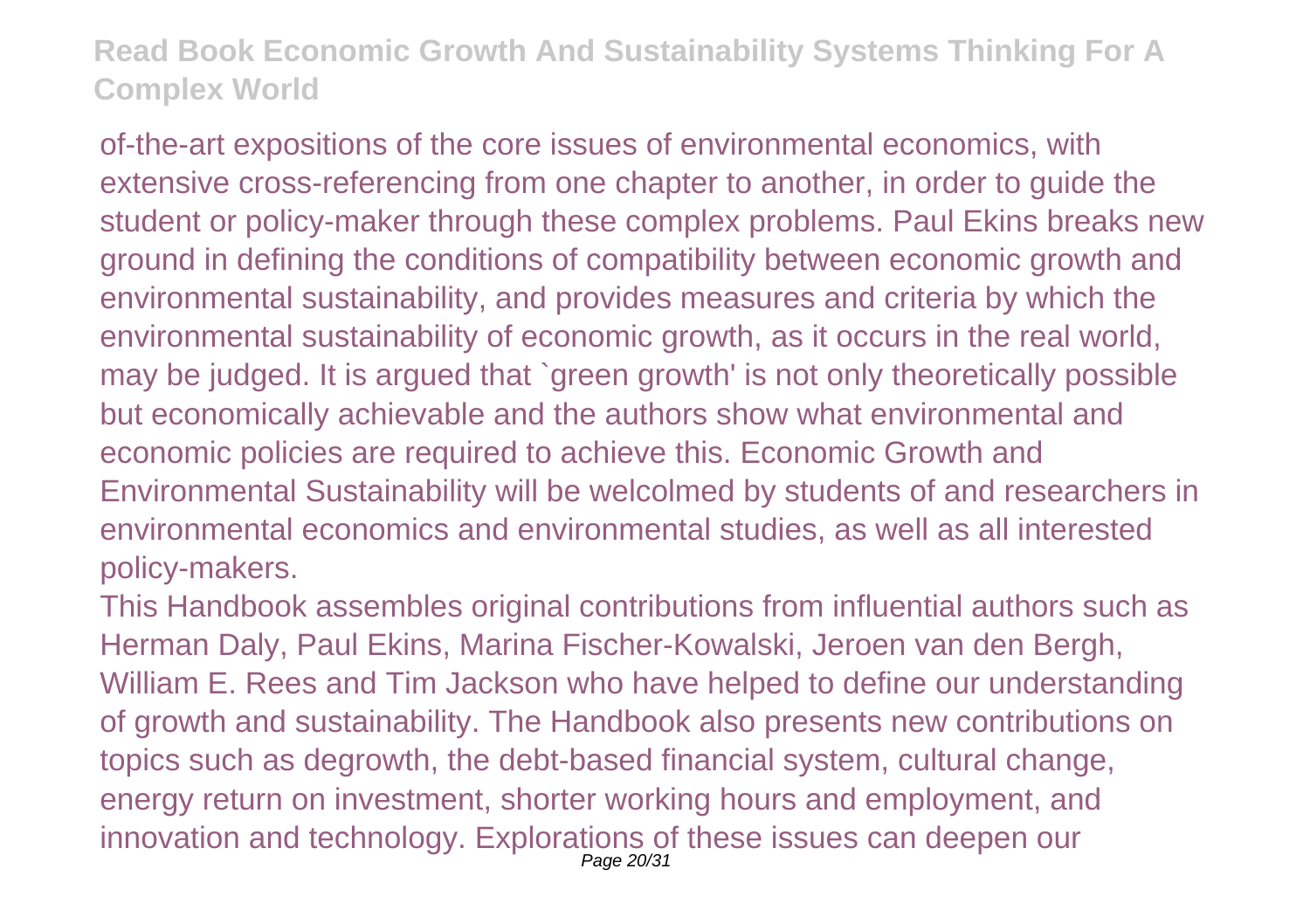understanding of whether growth is sustainable and, in turn, whether a move away from growth can be sustained. With issues such as climate change looming large, our understanding of growth and sustainability is critical. This Handbook offers a broad range of perspectives that can help the reader to decide: Growth? Sustainability? Both? Or neither?

What is balanced growth? This book shows that the definitions and implications of the concept of balanced growth vary significantly among the different disciplines in economic science, but are not exclusive at all. Terms such as sustainability or balanced growth have become buzzwords. In practice, they are often a desirable vision rather than an achievable objective. Why? Doubts may arise about the extent to which such concepts are compatible with a modern market economy. Is balanced growth possible at all? Is it reasonable to accept balanced growth as a norm? Why should a balanced growth path be a desirable strategy to pursue for policymakers, managers, employees, and other societal stakeholders? Empirical evidence suggests that the actual worldwide economic growth is not balanced at all. Meanwhile, ever since the beginning of the financial and economic crisis in 2007 and its accompanying spillover effects, our globalizing world has uncompromisingly shown the flip side of its coin. Its crisis-prone character has intensified the discussion about our economic system's sustainability. Questions related to acceptable sovereign debt levels, suitable trade deficits and surpluses, firms' growth targets, resource management and efficiency have aroused high interest. What is the cause of the observed imbalances? In our opinion, this debate must involve rethinking the qualitative and quantitative dimension of our present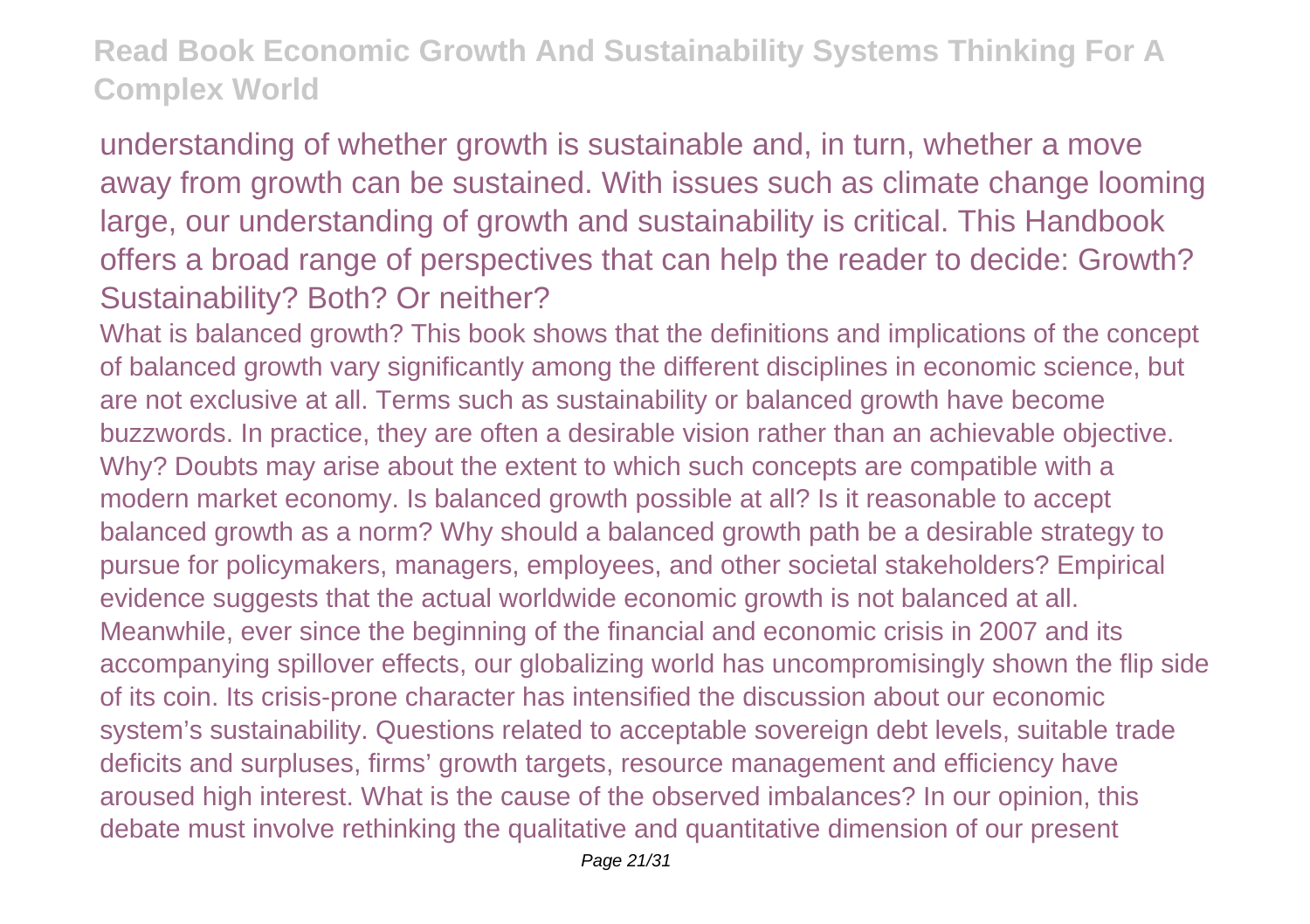understanding of the nature of economic growth. This book accompanies the 9th DocNet Management Symposium of the University of St. Gallen, Switzerland. It contains contributions of the symposium's panel speakers, renowned authors to the field and young researchers. The Ph.D. students' and post-doctoral association DocNet organizes the DocNet Management Symposium on a yearly basis with the goal to foster exchange between academia and practitioners.

This volume is a practical guide that helps the reader build a quick, evidence-based understanding of green-growth strategies and challenges. Its cogent analysis of real-life case studies enables policy makers and company executives identify successful strategies they can adopt, and pitfalls they can avoid, in drafting and implementing green growth policies. The contributors' empirical assessment of these studies identifies the structural conditions required for economic growth to be compatible with environmental sustainability and how the transition to a new economic paradigm should be managed. A crucial addition to the debate now beginning in earnest around the world, this volume attempts to understand how we can nurture a new-born model of sustainable growth and help it evolve to maturity.

This book introduces the influence and impacts of green economy and green growth on sustainable economic development. Combining empirical and theoretical information, it provides detailed descriptions of state-of-the-art approaches, methods and initiatives from around the globe that illustrate green policies and demonstrate how green growth can be implemented on an international scale. It also includes analyses of specific issues, such as public policies and sustainable development plans that influence industry and increase trade in environmental goods and services – the way to a greener economy, green tourism, green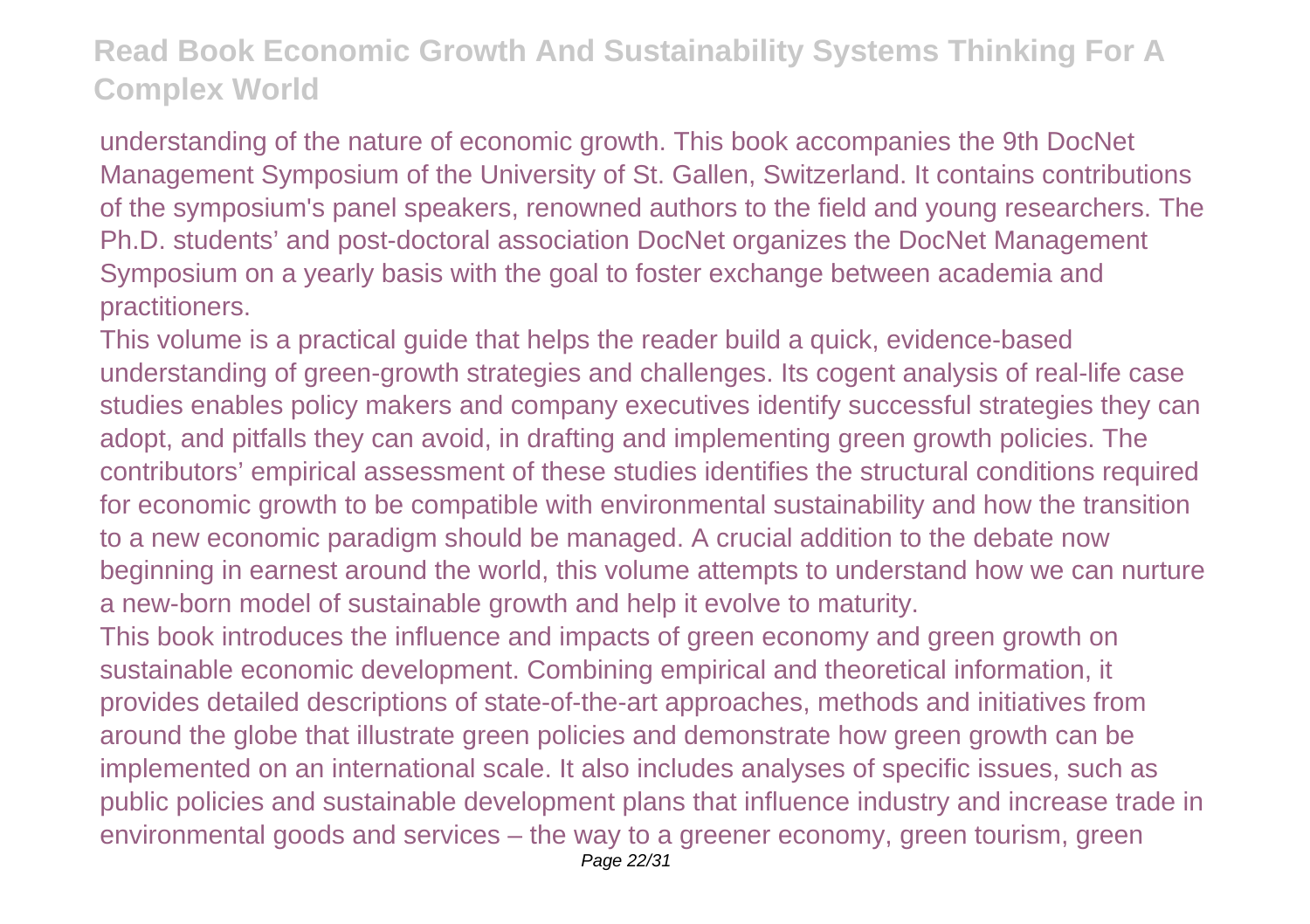agriculture, green learning and green equilibrium in modern society. Matters such as green procurement, environmentally oriented implementation strategies, and the importance of employee skills in the development of a sustainable future workforce are described, as well as a selection of tools that can be used to foster sustainable growth, green economies and green growth. The book also offers a timely contribution to the dissemination of approaches and methods that improve the way we perceive and utilize natural resources and the technologies designed to protect them. Puts forward new ideas for creating a more sustainable future. Sustainable Resource Management: Modern Approaches and Contexts presents the application of the current concept of sustainability to the management of natural resources, such as water, land, minerals and metals using theoretical field knowledge and illustrative realworld examples. Initially, the book defines sustainability, detailing its evolution and how it has been adapted to each of the contexts in which it is used. Furthermore, sustainability is made up of three main areas of science—environmental, social and economic—which are rarely considered together. This book is a complete reference guide to sustainability of natural resources for academics, researchers, practitioners and postgraduate-level students, and more. As sustainability is an interdisciplinary field, linked to most sciences, it is also of use to all fields of science that need to maintain sustainable practices and specific details on the methodologies and techniques needed for sustainable resource management. Provides an integrated approach for modern tools, methodologies and indicators for sustainable resource management Evaluates emerging trends and advanced approaches in sustainable resource management, detailing the most up-to-date research and management considerations Describes advanced sustainable resource management technologies and presents case Page 23/31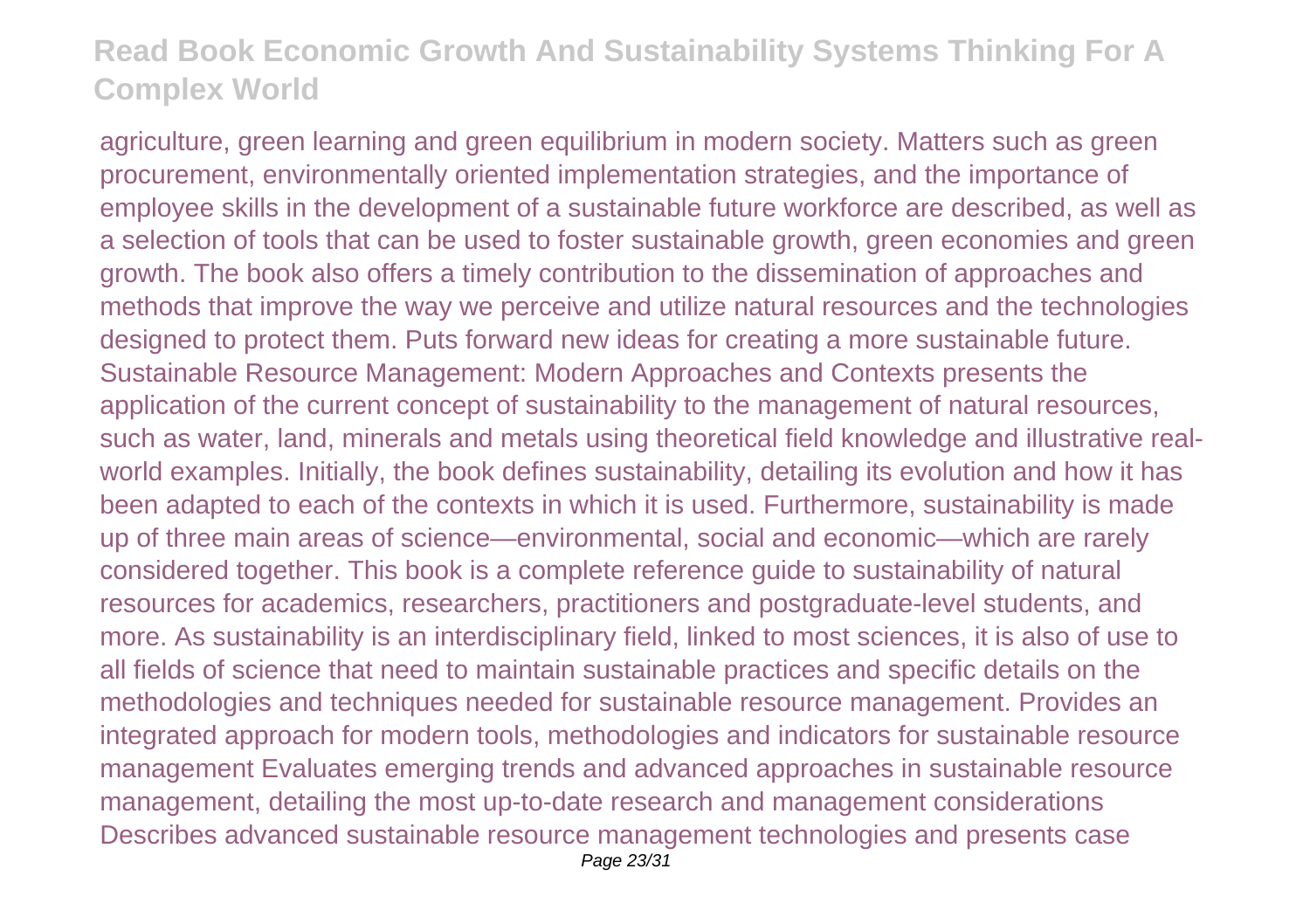#### studies where applicable

What is development? How can we compare the levels of development attained by different countries? And what does it take to make development sustainable? This book offers no simple answers to these complex questions. Instead, the author encourages readers to seek their own solutions by analyzing and synthesizing information on a range of critical development issues including population growth, economic growth, poverty, education, health, trade, international aid, and the Millennium Development Goals. Drawing on data published by the World Bank, the book is addressed to young people, teachers, students, and all those interested in exploring issues of global development.

According to the United Nations Development Program (UNDP) and the United Nations Conference on Trade and Development (UNCTAD), the private sector plays a key role in achieving the UN Sustainable Development Goals (SDGs). After all, sustainable and inclusive economic growth is essential to enable more people to participate in global prosperity. Encouraging entrepreneurship and job creation are key to SDG 8, as are effective measures to eradicate forced labor, slavery, and human trafficking. Since more than 90 percent of jobs are created by the private sector, more attention must be paid to entrepreneurs that help create dynamic and responsible enterprises that often generate positive externalities for society and the environment through investments in scalable innovations and a commitment to local embeddedness. As such, they help lift people out of poverty through new and relatively wellpaid jobs and enable local economies to become more sustainable through global value chain integration. Transitioning to Decent Work and Economic Growth explores the prospects for SDG 8 in the Global South as well as the Global North. It especially considers the positive role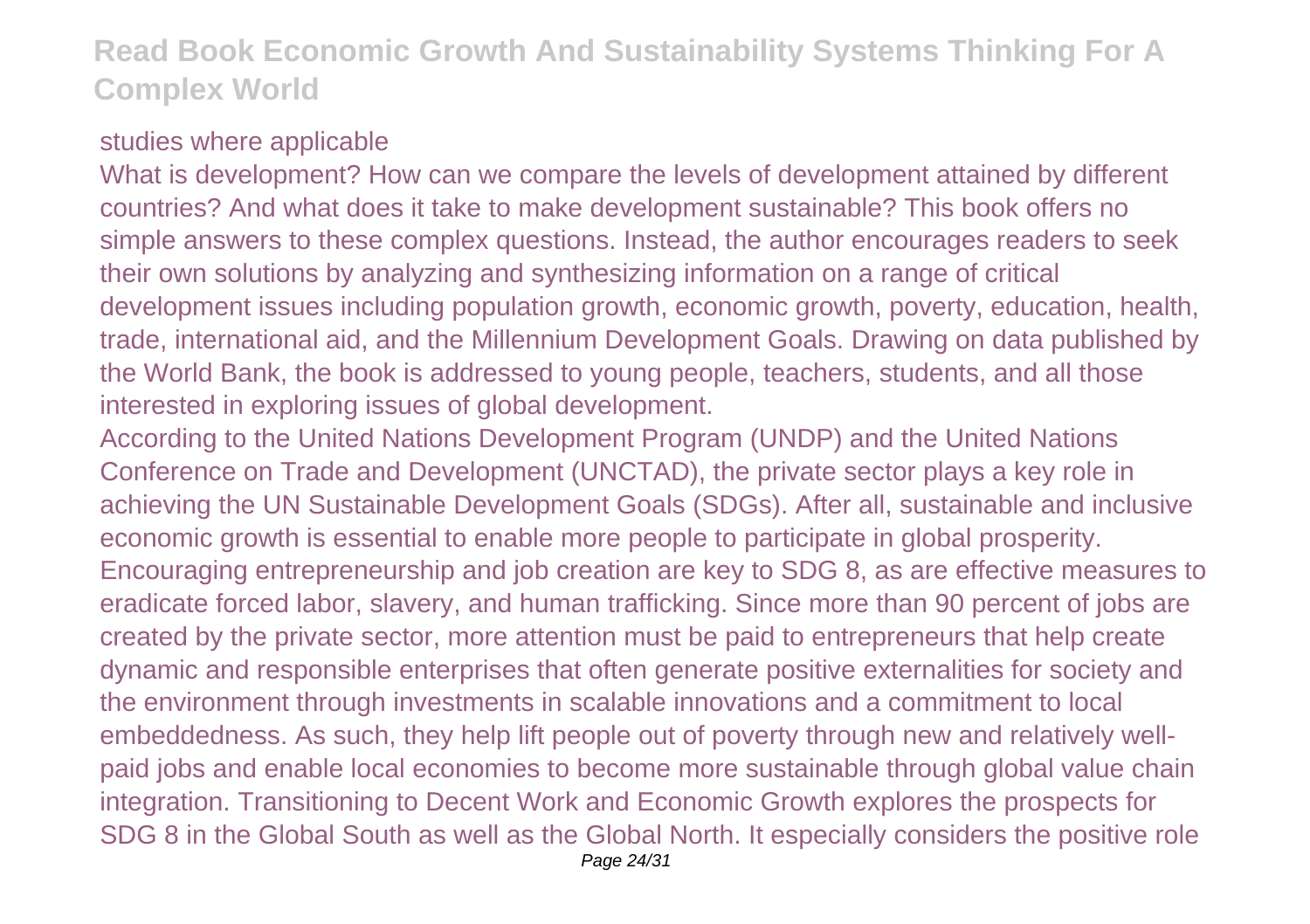the private sector may play as an enabler of human rights, creator of decent work and engine for inclusive development in different contexts. Further, it examines how the institutional environment can facilitate economic change, which may lead to social empowerment and enhanced economic opportunities. A key question the volume explores, is how-in an entrepreneurial context-innovation and scientific knowledge contribute to the creation of scalable innovation that help to de-couple economic growth from the use of natural resources. As population growth accelerates, researchers and professionals face challenges as they attempt to plan for the future. Urban planning is a significant component in addressing the key concerns as the world population moves towards the city and leaves the rural environment behind, yet there are many factors to consider for a well rounded community. The Handbook of Research on Social, Economic, and Environmental Sustainability in the Development of Smart Cities brings together the necessary research and interdisciplinary discussion to address dilemmas created by population growth and the expansion of urban environments. This publication is an essential reference source for researchers, academicians, investors, and practitioners interested in the urban planning and technological advancements necessary for the creation of smart cities.

A succinct examination of the concept of sustainable development: what it means; how it is impacted by globalisation, production and consumption; how it can be measured; and what can be done to promote it.

Access to new sources of energy and their efficient conversion to provide useful work have been key drivers of economic growth since the industrial revolution.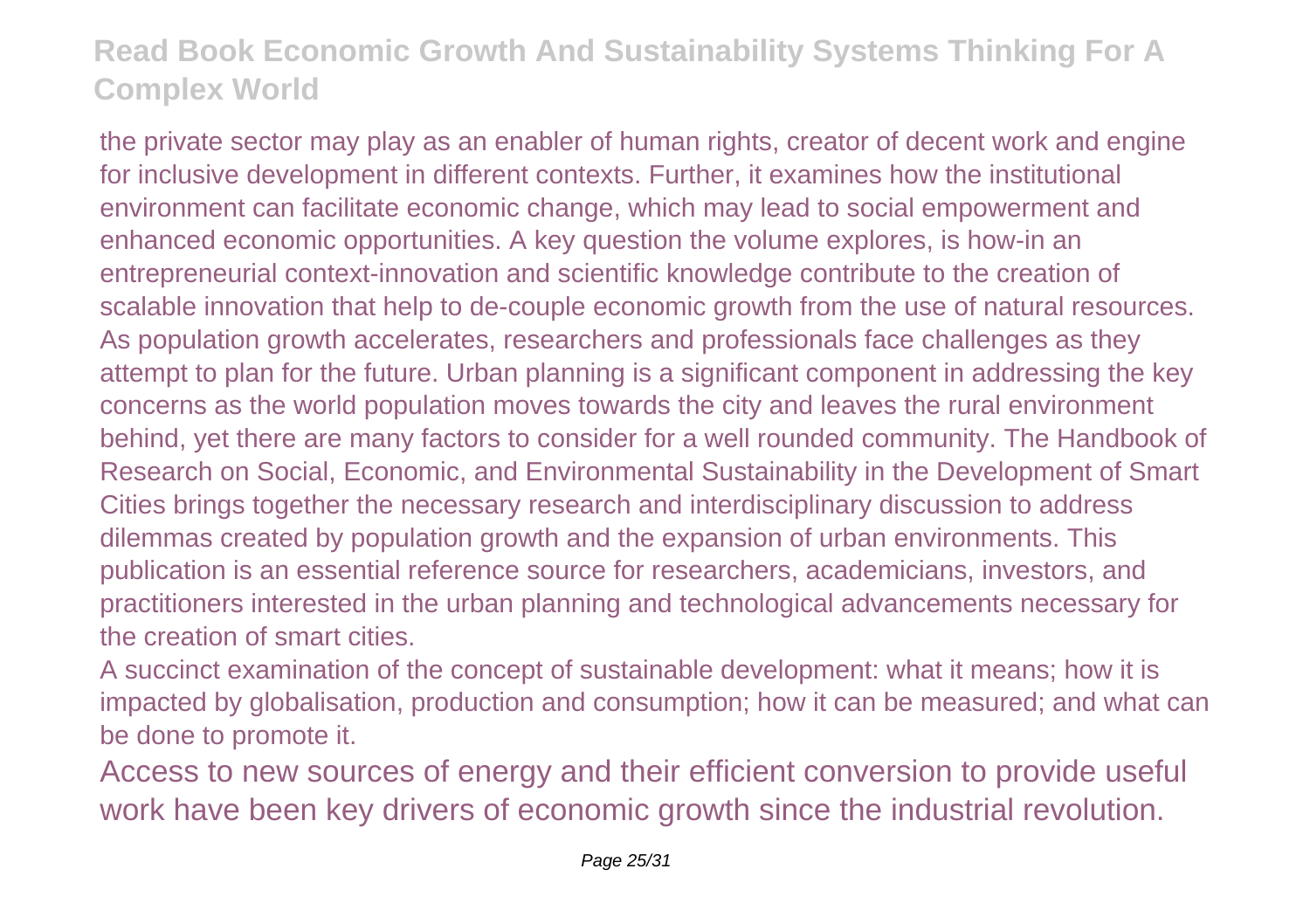Western countries now need to transform their energy systems and move away from the single-minded pursuit of economic growth in order to reduce our carbon emissions, and to allow the environmental space for other countries to develop in a more sustainable way. Achieving this requires understanding of the dynamics of economic and industrial change with appreciation of the dependence of economies on ecological systems. Energy and Economic Growth thus examines the links between three issues: history of energy sources, technologies and uses; ecological challenges associated with the current dominant economic growth paradigm; and the future low carbon energy transition to mitigate human-induced climate change. Providing a historical understanding of the relevant connections between physical, social and economic changes, the book enables the reader to better understand the connection between their own energy use and global economic and environmental systems, and to be able to ask the right questions of our political and business leaders. This is a valuable resource for students, scholars and policy makers with an interest in energy, climate change and economic thinking.

There is widespread concern for long-term environmental issues in relation to economic processes and developments. Among the concerned scientists are economists, who have taken up the challenge to apply economic insights and Page 26/31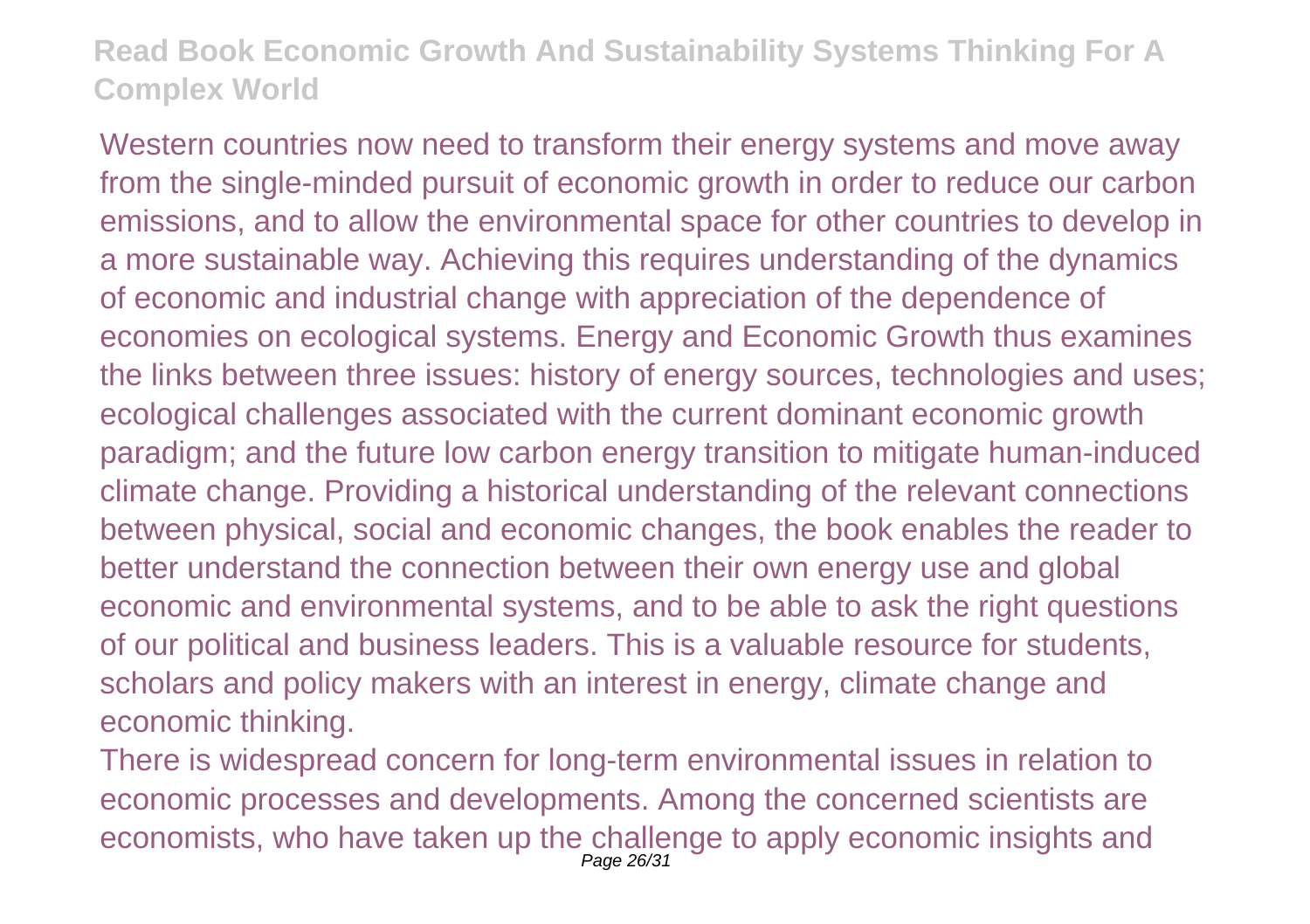tools for the study of long-term environment-economy interactions, and to give the concept of sustainable development 'economic hands and feet'. This book presents a pluralistic perspective on efforts, problems and successes in this area. This collection of papers was originally prepared for an international symposium titled Economic Modelling of Sustainable Development: Between Theory and Practice, which was hosted by the Vrije Universiteit in Amsterdam, on December 20th 1996. The main motivation for this symposium was that the usefulness of the concept of sustainable development for theoretical and applied modelling is still being debated; growth theorists, resource economists, ecological economists, policy makers and many others are trying to deal with the concept in various, and sometimes conflicting, ways. The aim of the symposium was to bring together different theoretical and implementational perspectives on modelling for sustainable development. We hope that this volume will inform a wide audience about the perspectives and progress in this important area of research, as well as stimulate further research, notably on applied modelling and practical methods for the analysis of sustainable development at various (spatial) scales. The papers have, in due course, been revised several times based on comments made by discus sants, referees and the editors.

Cents and Sustainability is a clear-sighted response to the 1987 call by Dr Gro Page 27/31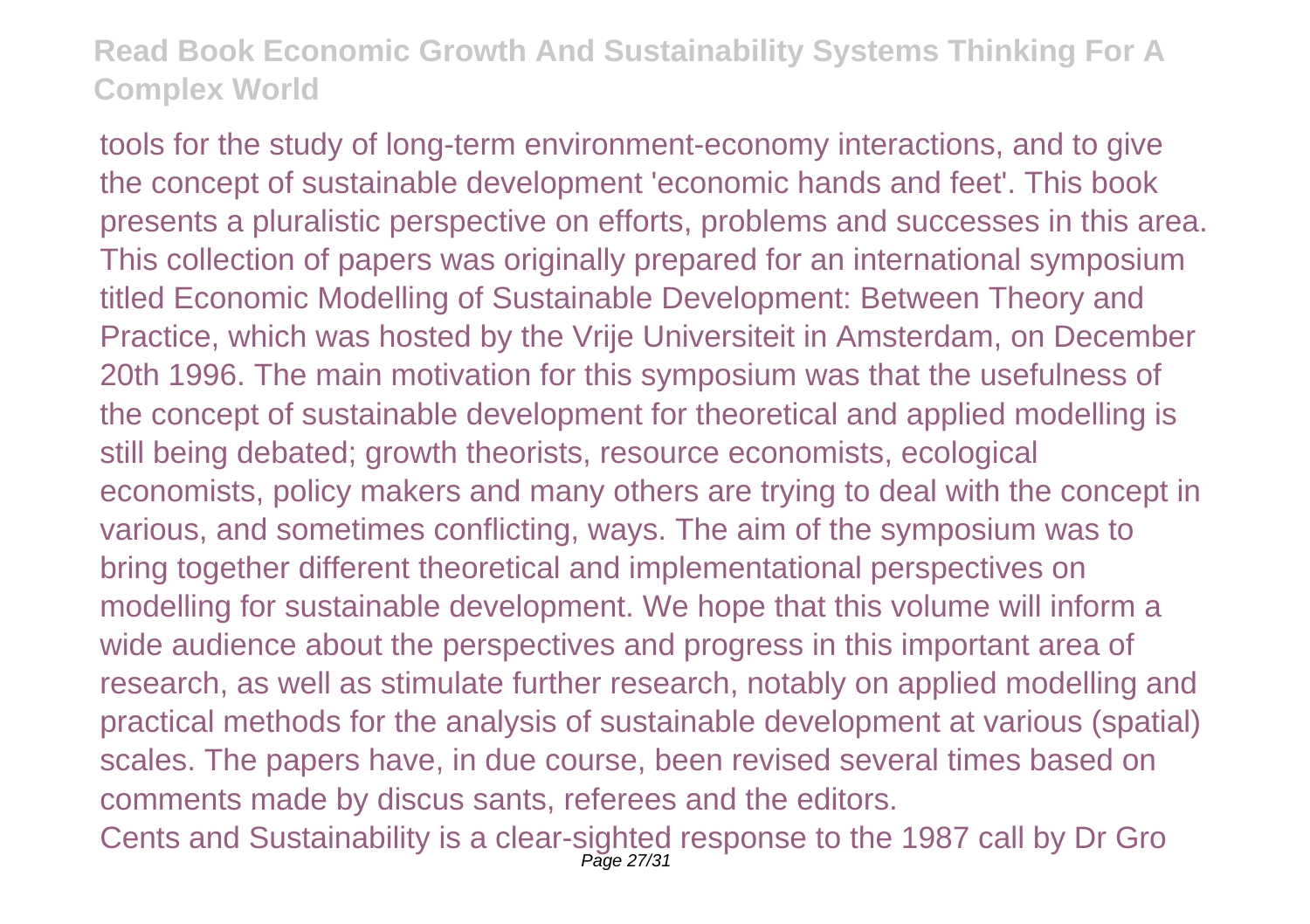Brundtland in Our Common Future to achieve a new era of economic growth that is 'forceful and at the same time socially and environmentally sustainable'. The Brundtland Report argued that not only was it achievable, but that it was an urgent imperative in order to achieve a transition to sustainable development while significantly reducing poverty and driving 'clean and green' investment. With some still arguing for significantly slowing economic growth in order to reduce pressures on the environment, this new book, Cents and Sustainability, shows that it is possible to reconcile the need for economic growth and environmental sustainability through a strategy to decouple economic growth from environmental pressures, combined with a renewed commitment to achieve significant environmental restoration and poverty reduction. Beginning with a brief overview of some of the most pressing environmental challenges of our time, the book then explains 'decoupling theory', overviews a number of factors that can undermine and even block efforts to decouple in both developed and developing countries, and then discusses a number of key considerations to assist the development of national 'decoupling strategies'. The book then focuses on presenting evidence to support greater action, not just on climate change, but also on decoupling economic growth from the loss of biodiversity and the deterioration of natural systems, freshwater extraction, waste production, and air Page 28/31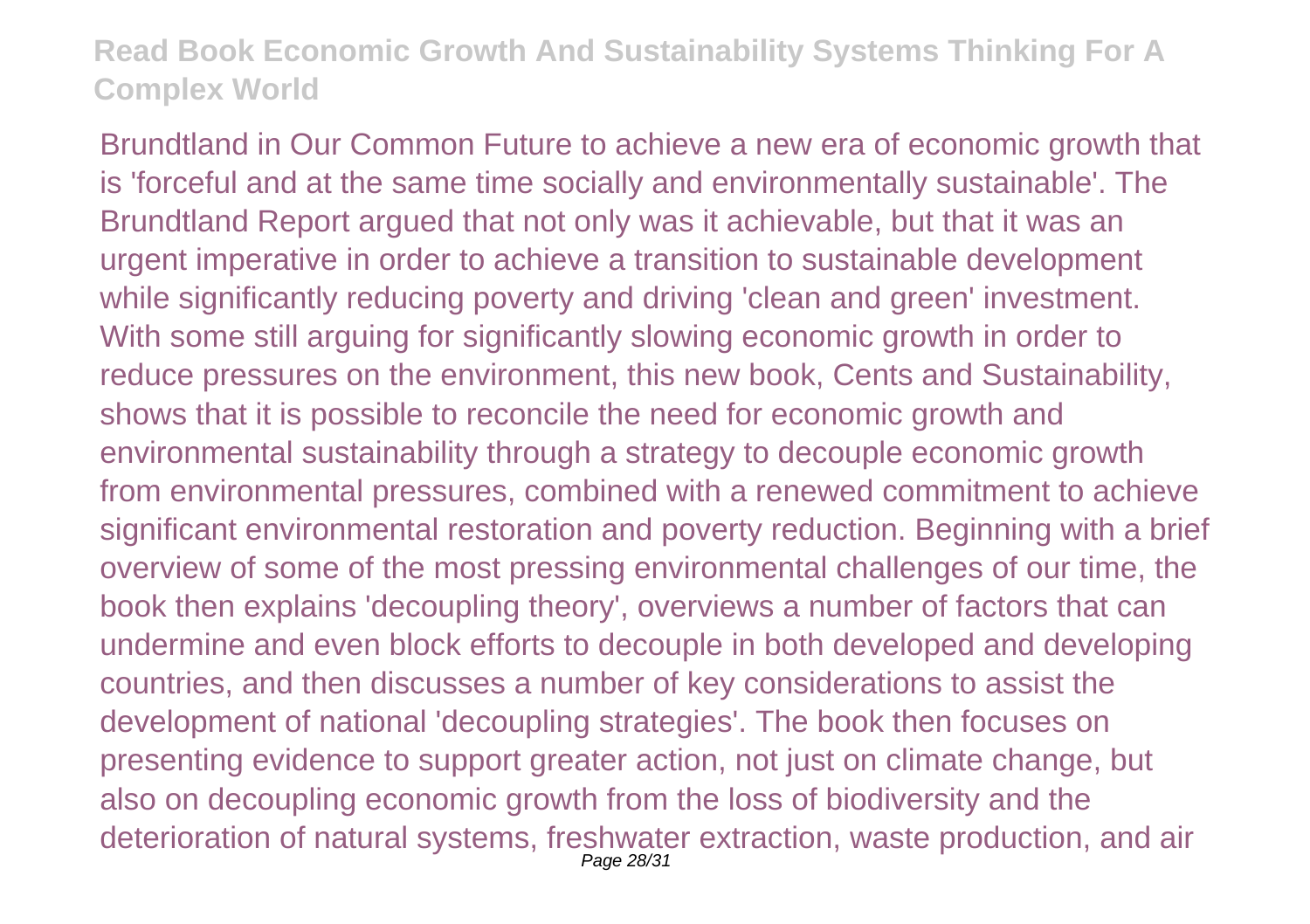pollution. In the lead up to the 2012 United Nations Earth Summit and beyond, Cents and Sustainability will be a crucial guide to inform and assist nations to develop strategies to significantly reduce environmental pressures, strengthen their economy, create jobs and reduce poverty. 'I commend the team from The Natural Edge Project and their partners for undertaking to develop a response to 'Our Common Future' to mark its 20th anniversary.' Dr Gro Brundtland. Sequel to The Natural Advantage of Nations Published with The Natural Edge Project Global economic growth, recently fuelled by Asia's emerging economies, has greatly accelerated the accumulation of greenhouse gases in the atmosphere and boosted demand for scarce natural resources, including energy, food and mineral raw materials. These developments are pushing the planet close to its ecological boundaries. Transforming the world economy towards sustainability, while ensuring decent levels of resource use for all global citizens, is the greatest challenge of our time. This book explores how innovation systems need to be adapted to successfully confront these challenges. The first chapter introduces the concept of sustainability-oriented innovation systems which highlights the systematic differences between systems that have developed along current resource-intensive technological trajectories and those that address the impending environmental mega-problems. The subsequent articles present case Page 29/31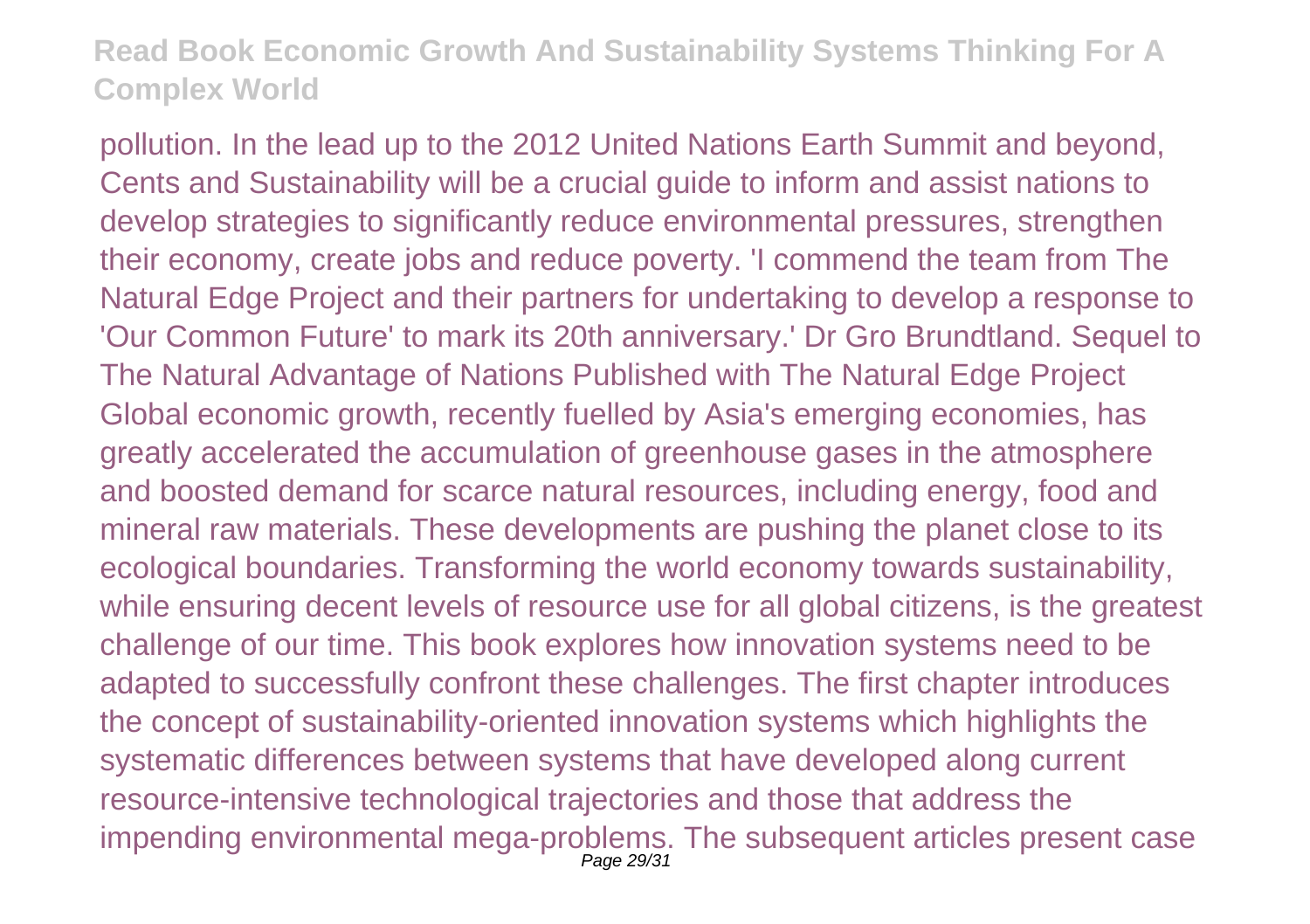studies of sustainability-oriented innovations in a number of policy areas, including energy efficiency, electric mobility and generation of renewable energy, in China and India. These case studies confirm the specificities of innovation systems geared towards a green techno-economic paradigm. This book was originally published as a special issue of Innovation and Development. This book provides a non-technical, accessible primer on sustainable agricultural development and its relationship to sustainable development based on three analytical pillars. The first is to understand agriculture as complex physicalbiological-human systems. Second is the economic perspective of understanding tradeoffs and synergies among the economic, environmental and social dimensions of these systems at farm, regional and global scales. Third is the understanding of these agricultural systems as the supply side of one sector of a growing economy, interacting through markets and policies with other sectors at local, national and global scales. The first part of the book introduces the concept of sustainability and develops an analytical framework based on tradeoffs quantified using impact indicators in the economic, environmental and social domains, linking this framework to the role of agriculture in economic growth and development. Next the authors introduce the reader to the sustainability challenges of major agroecosystems in the developing and industrialized worlds. Page 30/31